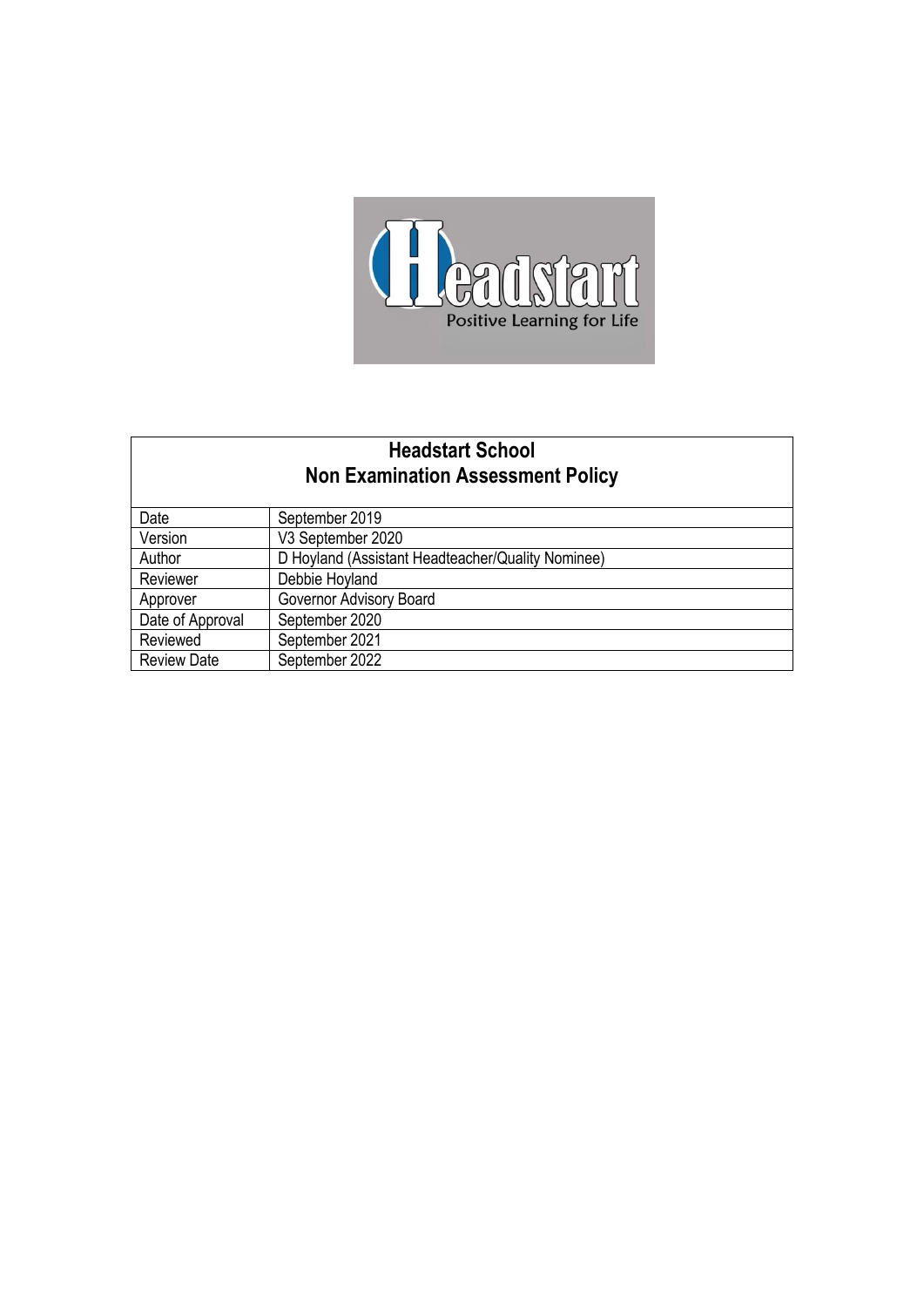## **1. Introduction**

Non-examination assessments measure subject-specific knowledge and skills that cannot be tested by timed written papers.

There are three assessment stages and rules which apply to each stage. These rules often vary across subjects. The stages are:

- task setting
- task taking
- task marking (NEA, section 1)

The regulator's definition of an examination is very narrow. In effect, any type of assessment that is not 'externally set and taken by candidates at the same time under controlled conditions' is classified as non-examination assessment (NEA). 'NEA' therefore includes, but is not limited to, internal assessment. Externally marked and/or externally set practical examinations taken at different times across centres are classified as 'NEA'. (NEA, Foreword).

## **2. Purpose of Policy**

The purpose of this policy is to confirm that Headstart adheres to JCQ regulations relating to nonexamination assessments by:

- covering procedures for planning and managing non-examination assessments
- defining staff roles and responsibilities with respect to non-examination assessments
- managing risks associated with non-examination assessments

This policy covers all types of non-examination assessment. (NEA, section 1)

## **3. Procedures for planning and managing non-examination assessments identifying staff roles and responsibilities**

#### A. The Basic Principles

- Returns a declaration (managed as part of. the National Centre Number Register annual update) to confirm awareness of, and that relevant centre staff are adhering to, the latest version of Instructions for conducting non-examination assessments, confirming:
	- o all reasonable steps have been or will be taken to ensure that all candidates at the centre have had, or will have, the opportunity to undertake the (GCSE English Language) Spoken Language endorsement
	- o (where relevant to the centre) all reasonable steps have been or will be taken to ensure that all candidates at the centre have had, or will have, the opportunity to undertake the prescribed practical activities for relevant courses
- Ensures the centre's Non-examination Assessment Policy is fit for purpose
- Ensures the centre's Internal Appeals Procedures clearly details the process to be followed by candidates (or their parents/carers) appealing against internal assessment decisions (centre assessed marks) and requesting a review of the centre's marking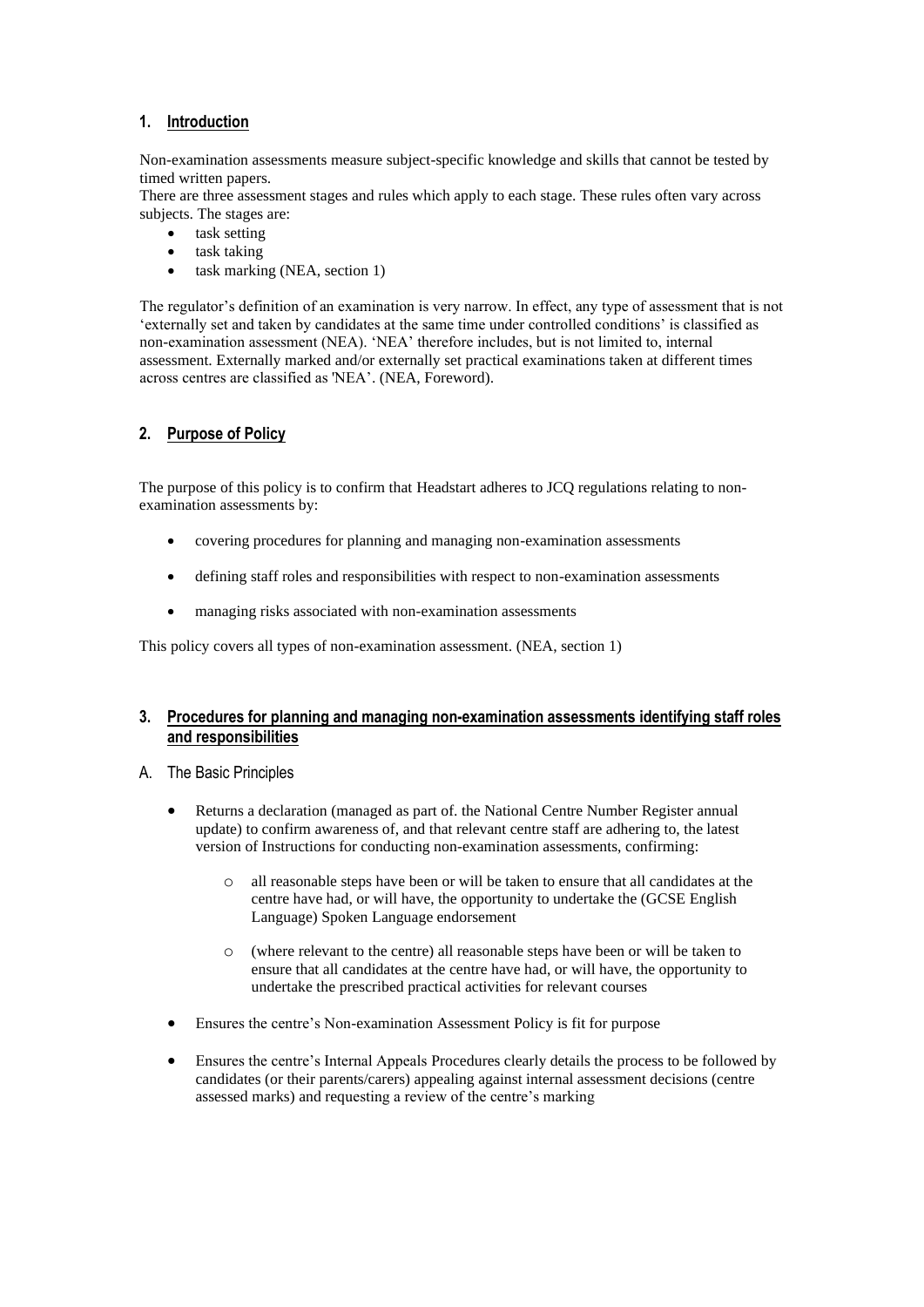Senior leader/Quality Nominee role and responsibilities:

- Ensure the correct conduct of non-examination assessments (including endorsements) which comply with the JCQ publication Instructions for conducting non-examination assessments and awarding body subject-specific instructions
- Ensure the centre-wide calendar records assessment schedules by the start of the academic year
- Confirm with subject heads that appropriate awarding body forms and templates for nonexamination assessments (including endorsements) are used by teachers and candidates
- Ensure appropriate procedures are in place to internally standardise/verify the marks awarded by subject teachers in line with awarding body criteria
- Ensure appropriate centre-devised templates are provided to capture/record relevant information given to candidates by subject teachers
- Ensure appropriate centre-devised templates are provided to capture/record relevant information is received and understood by candidates
- Where not provided by the awarding body, ensure a centre-devised template is provided for candidates to keep a detailed record of their own research, planning, resources etc.

Subject lead role and responsibilities:

- Ensure subject teachers understand their role and responsibilities within the non-examination assessment process
- Ensure the JCQ publication Instructions for conducting non-examination assessments and relevant awarding body subject specific instructions are followed in relation to the conduct of non-examination assessments (including endorsements)
- Work with the QA lead/Lead internal verifier to ensure appropriate procedures are followed to internally standardise/verify the marks awarded by subject teachers

Subject teacher role and responsibilities:

- Understand and comply with the general instructions as detailed in the JCQ publication Instructions for conducting non-examination assessments
- Where these may also be provided by the awarding body, understand and comply with the awarding body's specification for conducting non examination assessments, including any subject-specific instructions, teachers' notes or additional information on the awarding body's website
- Mark internally assessed work to the criteria provided by the awarding body
- Ensure the exams officer is provided with relevant entry codes for subjects (whether the entry for the internally assessed component forms part of the overall entry code for the qualification or is made as a separate unit entry code) to the internal deadline for entries

Exams office/officer role and responsibilities:

- Signpost the annually updated JCQ publication Instructions for conducting non-examination assessments to relevant centre staff
- Carry out tasks where these may be applicable to the role in supporting the administration/management of non-examination assessment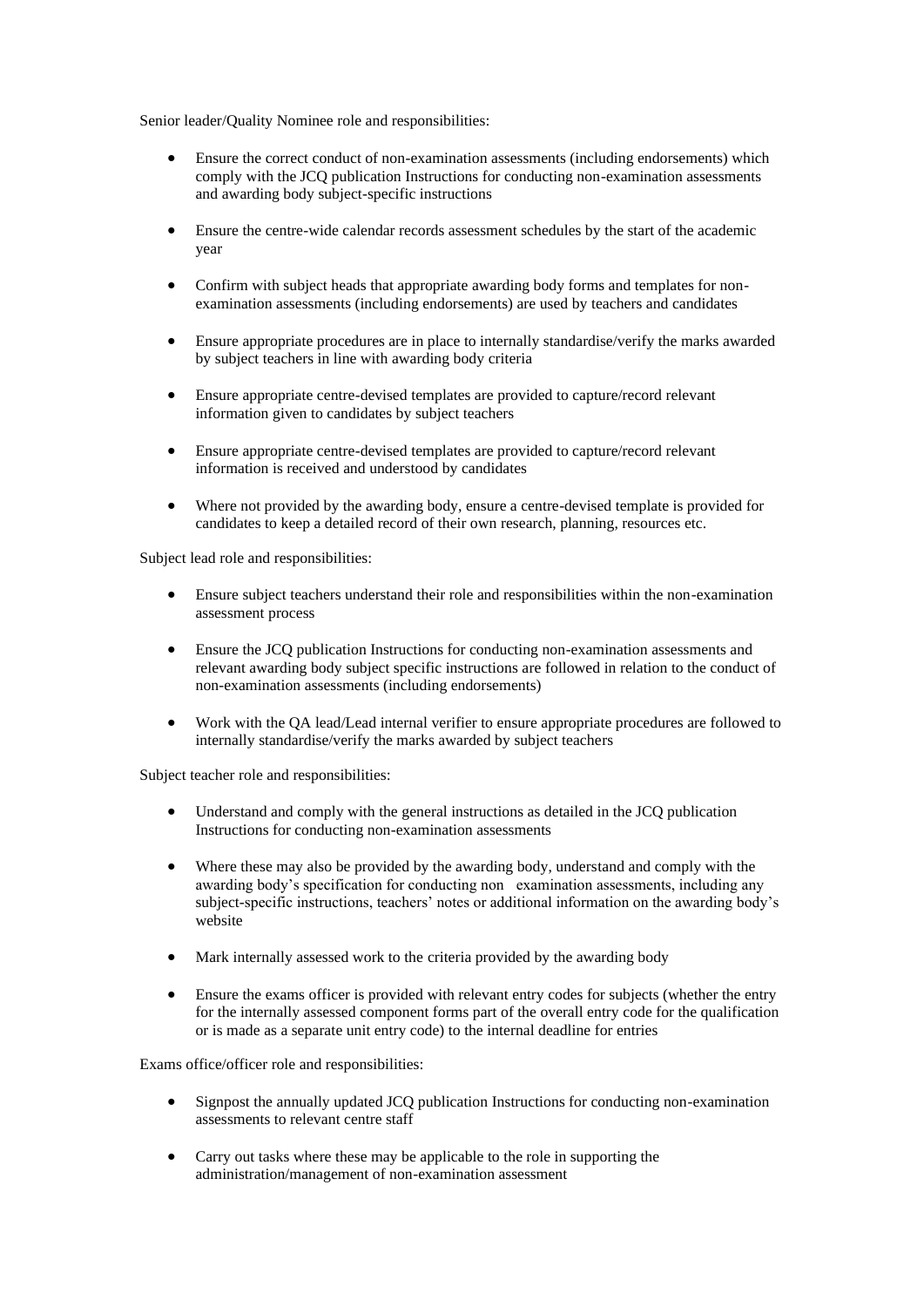## B Task Setting

Subject teacher role and responsibilities:

- Select tasks to be undertaken where a number of comparable tasks are provided by the awarding body OR designs tasks where this is permitted by criteria set out within the subject specification
- Make candidates aware of the criteria used to assess their work

#### Issuing of tasks

Subject teacher role and responsibilities:

- Determine when set tasks are issued by the awarding body
- Identify date(s) when tasks should be taken by candidates
- Access set tasks in sufficient time to allow planning, resourcing and teaching and ensures that materials are stored securely at all times

#### C Task Taking

#### Supervision

Subject teacher role and responsibilities:

- Check the awarding body's subject-specific requirements ensuring candidates take tasks under the required conditions and supervision arrangements
- Ensure there is sufficient supervision to enable the work of a candidate to be authenticated
- Ensure there is sufficient supervision to ensure the work a candidate submits is their own
- To ensure that where work may be completed outside of the centre without direct supervision, that the work produced is the candidate's own
- Where candidates may work in groups, keep a record of each candidate's contribution
- Ensure candidates are aware of the current JCQ documents Information for candidates nonexamination assessments and Information for candidates
- Ensure candidates understand and comply with the regulations in relevant JCQ documents Information for candidates

#### Advice and feedback

- As relevant to the subject/component, advise candidates on relevant aspects before candidates begin working on a task
- Not to provide candidates with model answers or outlines/headings specific to the task
- When reviewing candidates' work, unless prohibited by the specification, provide oral and written advice at a general level to candidates
- Allow candidates to revise and re-draft work after advice has been given at a general level
- Record any assistance given beyond general advice and takes it into account in the marking or submits it to the external examiner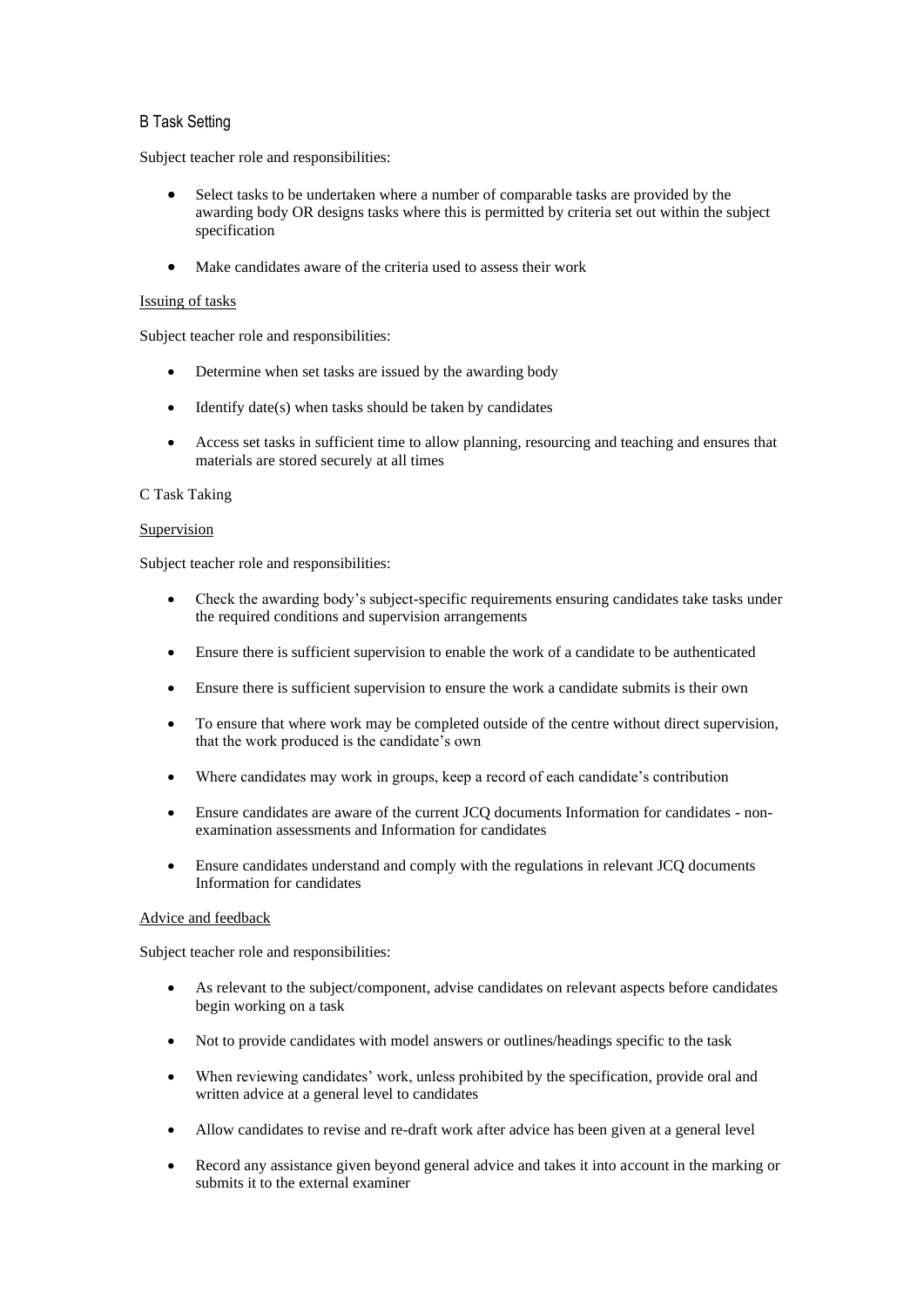• Ensure when work has been assessed, candidates are not allowed to revise it

#### **Resources**

Subject teacher role and responsibilities:

- Refer to the awarding body's specification and/or associated documentation to determine if candidates have restricted/unrestricted access to resources when planning and researching their tasks
- Ensure conditions for any formally supervised sessions are known and put in place
- Ensure appropriate arrangements are in place to keep the work to be assessed, and any preparatory work, secure between any formally supervised sessions, including work that is stored electronically
- Ensure conditions for any formally supervised sessions are understood and followed by candidates
- Ensure candidates understand that they are not allowed to introduce improved notes or new resources between formally supervised sessions
- Ensure that where appropriate to include references, candidates keep a detailed record of their own research, planning, resources etc.

## Word and time limits

Subject teacher role and responsibilities:

• Refer to the awarding body's specification to determine where word and time limits apply/are mandatory

#### Collaboration and group work

Subject teacher role and responsibilities:

- Unless stated otherwise in the awarding body's specification, and where appropriate, allow candidates to collaborate when carrying out research and preparatory work
- Ensure that it is possible to attribute assessable outcomes to individual candidates
- Ensure that where an assignment requires written work to be produced, each candidate writes up their own account of the assignment
- Assess the work of each candidate individually

#### Authentication procedures

- Where required by the awarding body's specification:
	- o ensure candidates sign a declaration confirming the work they submit for final assessment is their own unaided work
	- o sign the teacher declaration of authentication confirming the requirements have been met
- Keep signed candidate declarations on file until the deadline for requesting reviews of results has passed or until any appeal, malpractice or other results enquiry has been completed, whichever is later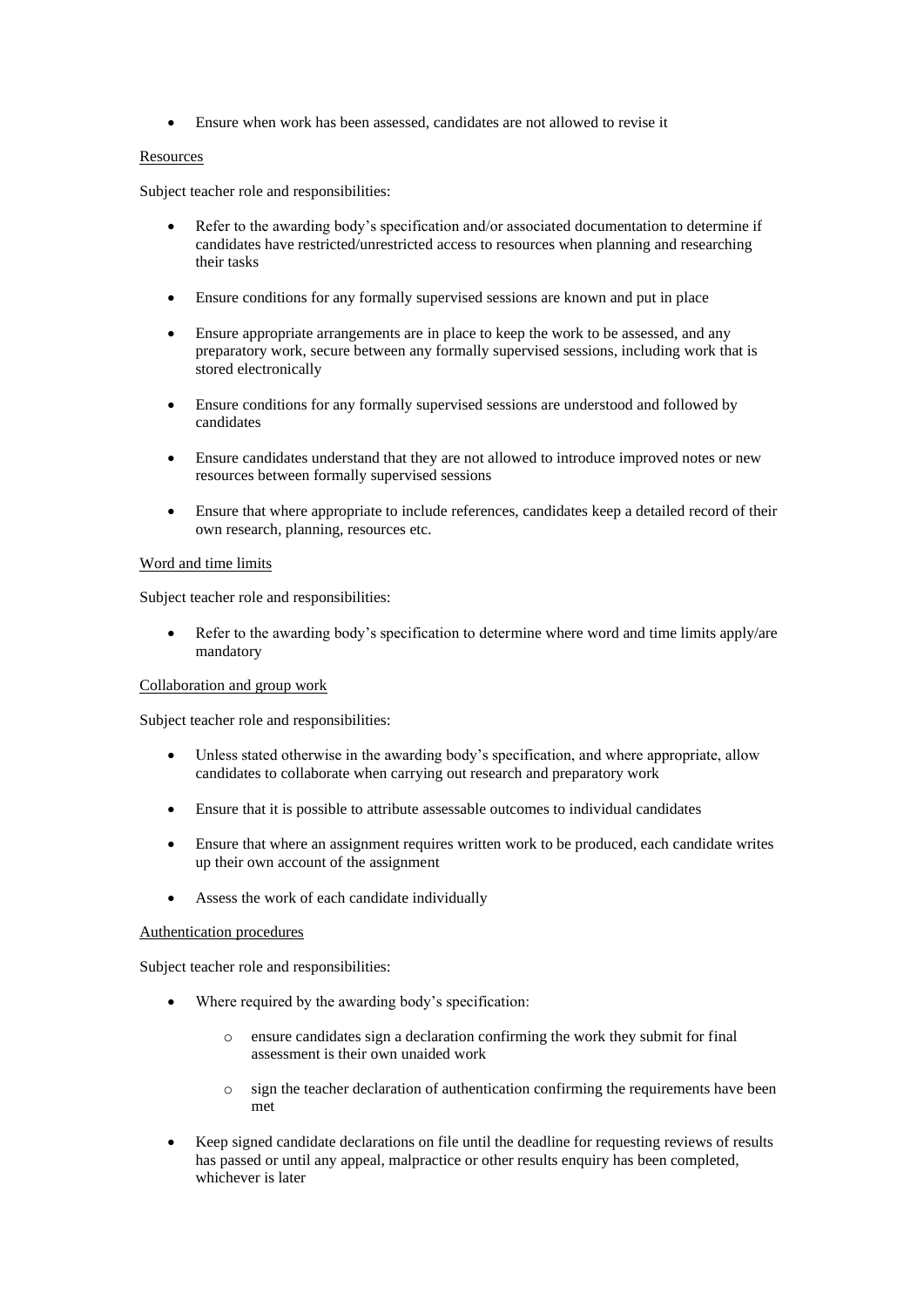- Provide signed candidate declarations where these may be requested by a JCQ Centre Inspector
- Where there may be doubt about the authenticity of the work of a candidate or if malpractice is suspected, follow the authentication procedures and malpractice information in the JCQ publications Instructions for conducting non-examination assessments and informs a member of the senior leadership team
- Understand that if, during the external moderation process, it is found that the work has not been properly authenticated, the awarding body will set the mark(s) awarded by the centre to zero

## Presentation of work

Subject teacher role and responsibilities:

- Obtain informed consent at the beginning of the course from parents/carers if videos or photographs/images of candidates will be included as evidence of participation or contribution (part of registration to Headstart)
- Instruct candidates to present work as detailed in the JCQ publication Instructions for conducting non-examination assessments unless the awarding body's specification gives different subject-specific instructions
- Instruct candidates to add their candidate number, centre number and the component code of the assessment as a header/footer on each page of their work

#### Keeping materials secure

- When work is being undertaken by candidates under formal supervision, ensure work is securely stored between sessions (if more than one session)
- When work is submitted by candidates for final assessment, ensure work is securely stored
- Follow secure storage instructions as defined in the JCQ publication Instructions for conducting non-examination assessments
- Take sensible precautions when work is taken home for marking
- Store internally assessed work, including the sample returned after awarding body moderation, securely until all possible post-results services have been exhausted
- If post-results services have not been requested, return internally assessed work to candidates (if requested by a candidate) after the deadline for requesting a review of results for the relevant series
- If post-results services have been requested, return internally assessed work to candidates (if requested by a candidate) once the review of results and any subsequent appeal has been completed
- Remind candidates of the need to keep their own work secure at all times and not share completed or partially completed work on-line, on social media or through any other means (Remind candidates of the contents of the JCQ document Information for candidates - Social Media)
- Where work is stored electronically, liaise with IT to ensure the protection and back-up of candidates' work and that appropriate arrangements are in place to restrict access to it between sessions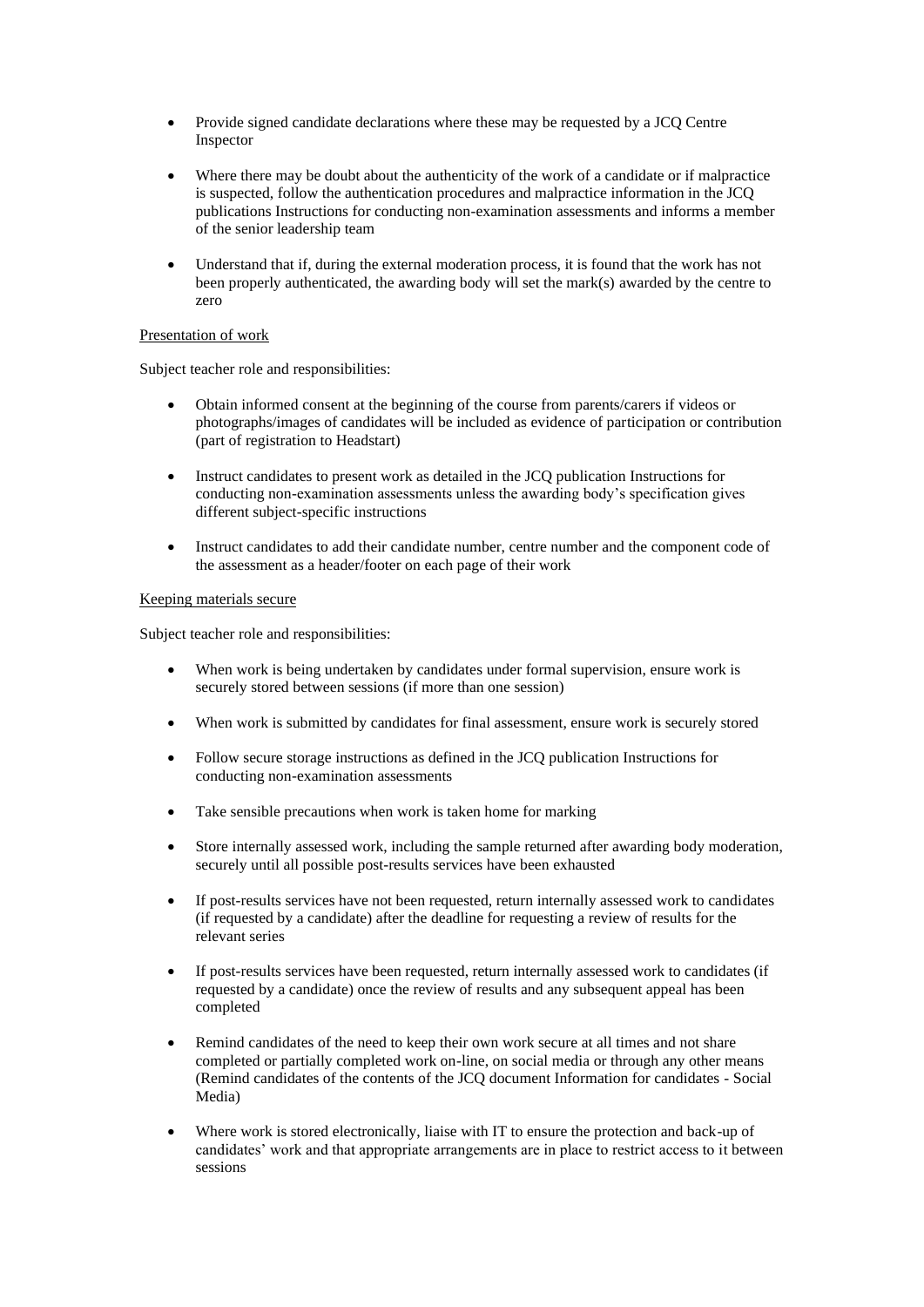• Understands that during the period from the submission of work for formal assessment until the deadline for requesting a review of results, copies of work may be used for other purposes, provided that the originals are stored securely as required

#### IT role and responsibilities:

- Ensure appropriate arrangements are in place to restrict access between sessions to candidates' work where work is stored electronically
- Restrict access to this material and utilises appropriate security safeguards such as firewall protection and virus scanning software
- Employ an effective back-up strategy so that an up to date archive of candidates' evidence is maintained
- Consider encrypting any sensitive digital media to ensure the security of the data stored within it and refers to awarding body guidance to ensure that the method of encryption is suitable

#### D. Task marking - externally assessed components

#### Conduct of externally assessed work

Subject teacher role and responsibilities:

- Liaise with the exams officer regarding the arrangements for any externally assessed components of a specification which must be conducted within a window of dates specified by the awarding body and according to the JCQ publication Instructions for conducting examinations
- Liaise with the Visiting Examiner where this may be applicable to any externally assessed component

Exams office/officer role and responsibilities:

- Arrange timetabling, rooming and invigilation where and if this is applicable to any externally assessed non-examination component of a specification
- Conduct the externally assessed component within the window specified by the awarding body and according to JCQ publication Instructions for conducting examinations

#### Submission of work

Subject teacher role and responsibilities:

• Provide the attendance register to a Visiting Examiner

Exams office/officer role and responsibilities:

- Provide the attendance register to the subject teacher where the component may be assessed by a Visiting Examiner
- Ensure the awarding body's attendance register for any externally assessed component is completed correctly to show candidates who are present and any who may be absent
- Where candidates' work must be despatched to an awarding body's examiner, ensure the completed attendance register accompanies the work
- Keep a copy of the attendance register until after the deadline for reviews of results for the exam series
- Package the work as required by the awarding body and attaches the examiner address label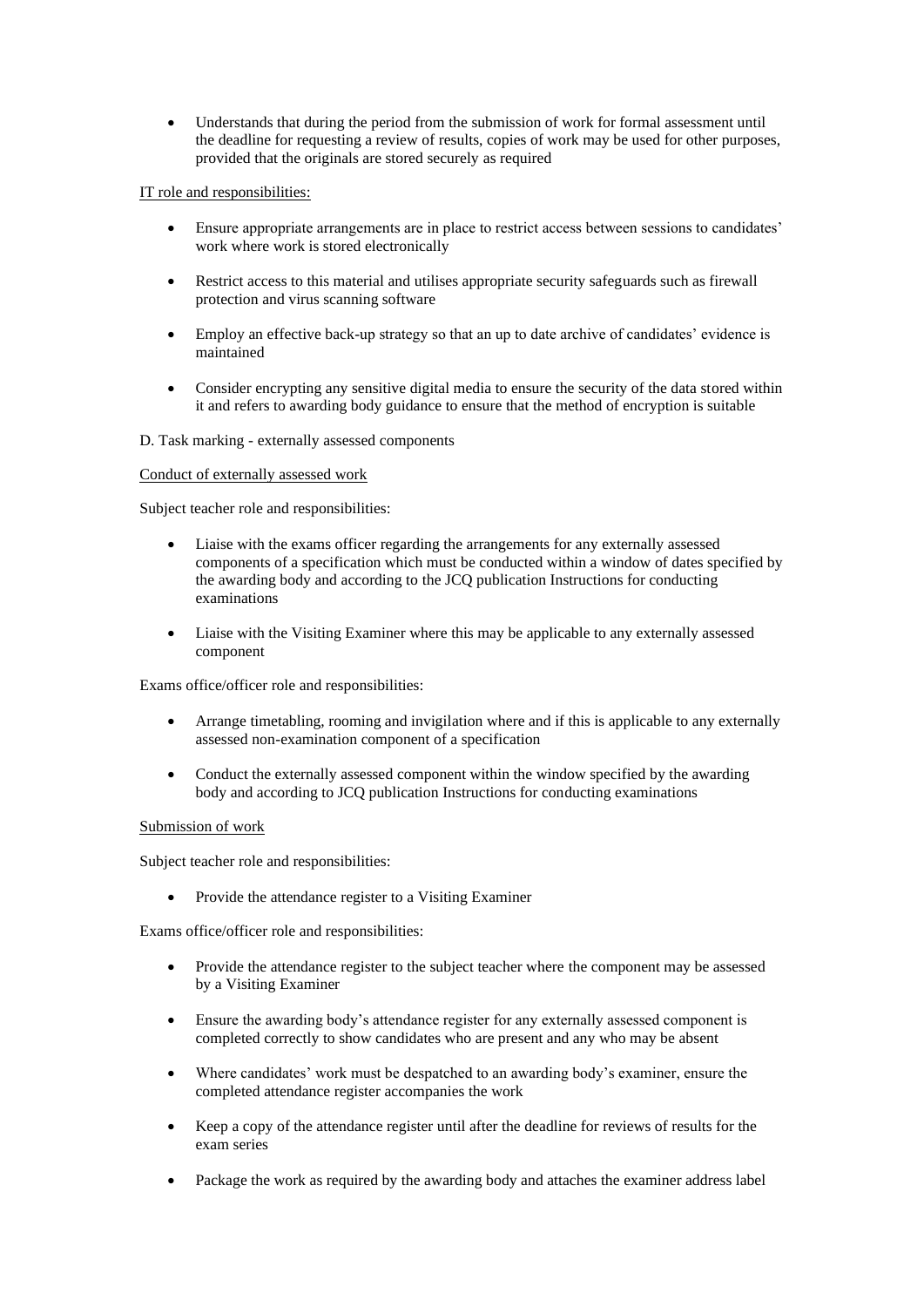- Ensure that the package in which the work is despatched is robust and securely fastened
- Despatch the work to the awarding body's instructions by the required deadline
- E. Task marking internally assessed components

#### Marking and annotation

Head of centre role and responsibilities:

• Ensure where a teacher is teaching/preparing a candidate with whom they have a close relationship e.g. members of their family (which includes step-family, foster family and similar close relationships) or close friends and their immediate family (e.g. son/daughter), a conflict of interest is declared to the awarding body and the marked work of the child submitted for moderation, whether it is part of the moderation sample or not

Subject lead role and responsibilities:

• Set timescales for teachers to inform candidates of their centre-assessed marks that will allow sufficient time for a candidate to appeal an internal assessment decision/request a review of the centre's marking prior to the marks being submitted to the awarding body external deadline

Subject teacher role and responsibilities:

- Attend/access awarding body training/updates as required to ensure familiarity with the mark scheme/marking process
- Mark candidates' work in accordance with the marking criteria provided by the awarding body
- Annotate candidates' work as required to facilitate internal standardisation of marking and enable external moderation to check that marking is in line with the assessment criteria
- Inform candidates of their marks which could be subject to change by the awarding body moderation process
- Ensure candidates are informed to the timescale set by the subject lead or as indicated in the centre's internal appeals procedure to enable an internal appeal/request for a review of marking to be submitted by a candidate and the outcome known before final marks are submitted to the awarding body

#### Internal standardisation

QA lead/Lead internal verifier role and responsibilities:

- Ensure that internal standardisation of marks across assessors and teaching groups takes place as required and to sequence
- Support staff not familiar with the mark scheme (e.g. NQTs, supply staff etc.)
- Ensure accurate internal standardisation
- Retain evidence that internal standardisation has been carried out

- Indicate on work (or cover sheet) the date of marking
- Mark to common standards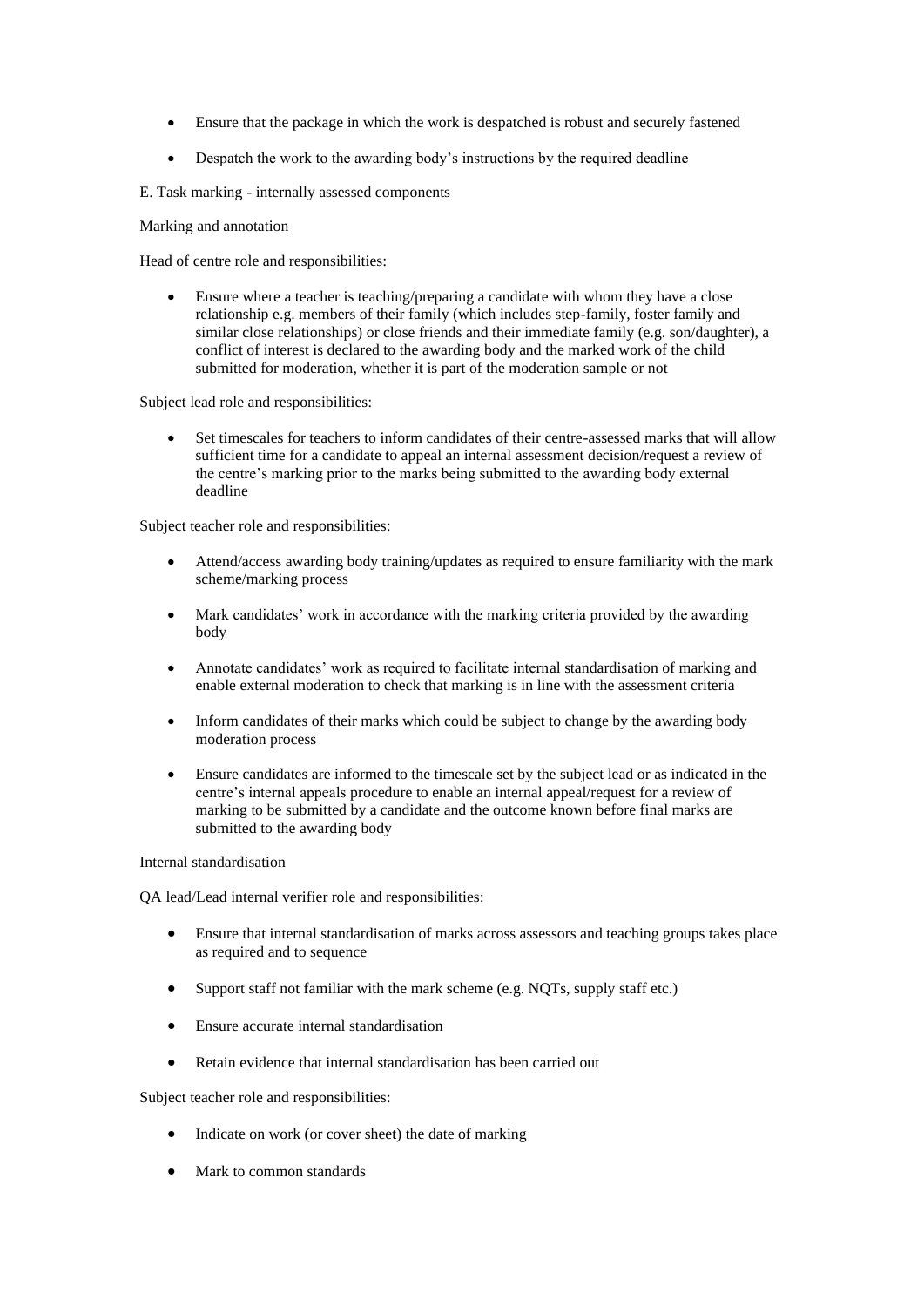• Keep candidates work secure until after the closing date for review of results for the series concerned or until any appeal, malpractice or other results enquiry has been completed, whichever is later

#### Submission of marks and work for moderation

Subject teacher role and responsibilities:

- Provides marks to the exams officer to the internal deadline
- Where responsible for marks input, ensure checks are made that marks for any additional candidates are submitted and ensures mark input is checked before submission to avoid transcription errors
- Provides the moderation sample to the exams officer to the internal deadline
- Ensure that where a candidate's work has been facilitated by a scribe or practical assistant, the relevant completed cover sheet is securely attached to the front of the work and sent to the moderator in addition to the sample requested
- Ensure the moderator is provided with authentication of candidates' work, confirmation that internal standardisation has been undertaken and any other subject-specific information where this may be required
- Provide the exams officer with any supporting documentation required by the awarding body

Exams office/officer role and responsibilities:

- Input and submit marks online, via the awarding body secure extranet site, keeping a record of the marks submitted, to the external deadline
- Where responsible for marks input, ensure checks are made that marks for any additional candidates are submitted and ensure mark input is checked before submission to avoid transcription errors
- Submits the requested samples of candidates' work to the moderator by the awarding body deadline, keeping a record of the work submitted
- Ensure that for postal moderation
	- o work is dispatched in packaging provided by the awarding body
	- $\circ$  moderator label(s) provided by the awarding body are affixed to the packaging
	- o proof of dispatch is obtained and kept on file until the successful issue of final results
- Through the subject teacher, ensures the moderator is provided with authentication of candidates' work, confirmation that internal standardisation has been undertaken and any other subject-specific information where this may be required
- Through the subject teacher, submit any supporting documentation required by the awarding body

#### Storage and retention of work after submission of marks

Subject teacher role and responsibilities:

• Keep a record of names and candidate numbers for candidates whose work was included in the moderation sample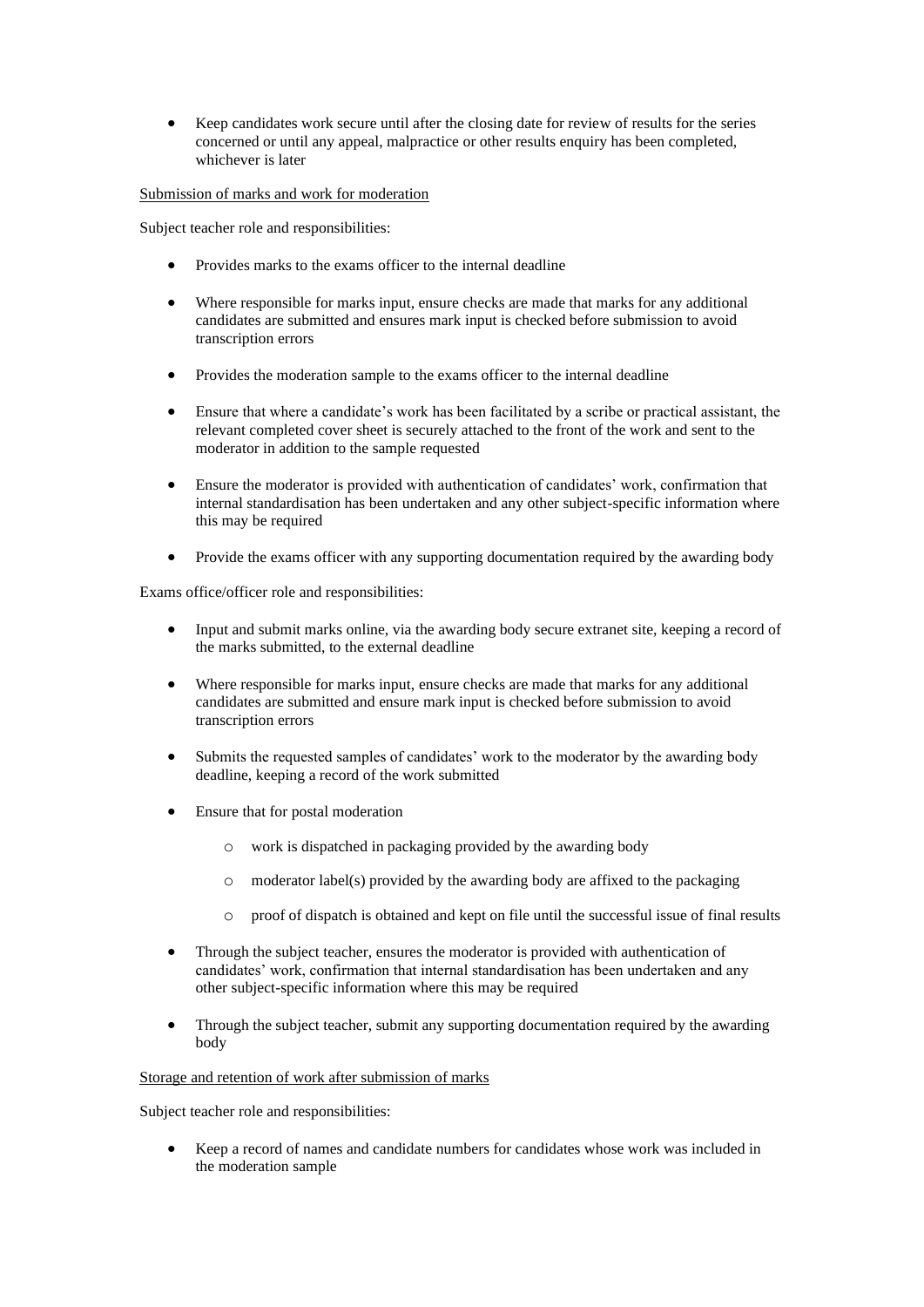- Retain all marked candidates' work (including any sample returned after moderation) under secure conditions for the required retention period
- In liaison with IT, take steps to protect any work stored electronically from corruption and has a back-up procedure in place
- If retention is a problem because of the nature of the work, retain some form of evidence such as photos, audio or media recordings

Exams office/officer role and responsibilities:

• Ensure any sample returned after moderation is logged and returned to the subject teacher for secure storage and required retention

#### External moderation - the process

Subject teacher role and responsibilities:

- Ensure that awarding body or its moderator receive the correct samples of candidates' work
- Where relevant, liaise with the awarding body/moderator where the moderator visits the centre to mark the sample of work
- Comply with any request from the moderator for remaining work or further evidence of the centre's marking

#### External moderation – feedback

Subject lead role and responsibilities:

- Check the final moderated marks when issued to the centre when the results are published
- Check moderator reports and ensure that any remedial action, if necessary, is undertaken before the next exam series

Exams office/officer role and responsibilities:

- Access or signpost moderator reports to relevant staff
- Takes remedial action, if necessary, where feedback may relate to centre administration

#### F. Access arrangements

Subject teacher role and responsibilities:

• Work with the SENCo to ensure any access arrangements for eligible candidates are applied to assessments

SENCo role and responsibilities:

- Follow the regulations and guidance in the JCQ publication AccessArrangements and Reasonable Adjustments in relation to non-examination assessments
- Where arrangements do not undermine the integrity of the qualification and is the candidate's normal way of working, ensure access arrangements are in place and awarding body approval, where required, has been obtained prior to assessments taking place
- Make subject teachers aware of any access arrangements for eligible candidates which need to be applied to assessments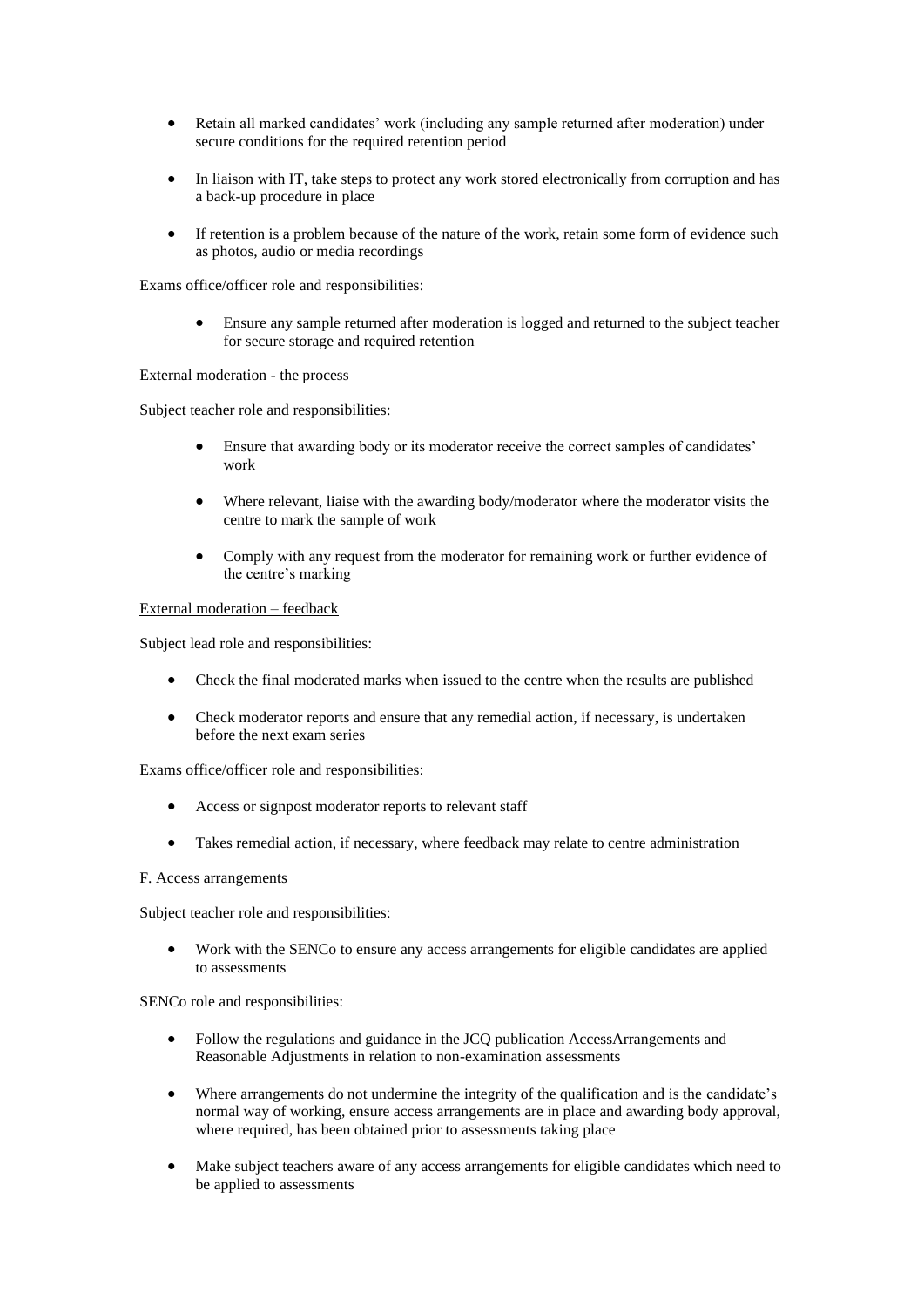- Work with subject teachers to ensure requirements for access arrangement candidates requiring the support of a facilitator in assessments are met
- Ensure that staff acting as an access arrangement facilitator are fully trained in their role

G. Special consideration and loss of work

Subject teacher role and responsibilities:

- Understand that a candidate may be eligible for special consideration in assessments in certain situations where a candidate is absent and/or produces a reduced quantity of work
- Liaise with the exams officer when special consideration may need to be applied for a candidate taking assessments
- Liaise with the exams officer to report loss of work to the awarding body

Exams office/officer role and responsibilities:

- Refer to/directs relevant staff to the JCQ publication A guide to the special consideration process:
	- o Where a candidate is eligible, submits an application for special consideration via the awarding body's secure extranet site to the prescribed timescale
	- $\circ$  Where application for special consideration via the awarding body's secure extranet site is not applicable, submits the required form to the awarding body to the prescribed timescale
	- o Keeps required evidence on file to support the application
- Refer to/directs relevant staff where applicable to Form 15 JCQ/LCW (lost work) and where applicable submits to the relevant awarding body

#### H. Malpractice

Head of centre role and responsibilities:

- Understand the responsibility to immediately report to the relevant awarding body any alleged, suspected or actual incidents of malpractice involving candidates, teachers, invigilators or other administrative staff
- s familiar with the JCQ publication Suspected Malpractice: Policies and Procedures
- Ensure that those members of teaching staff involved in the direct supervision of candidates producing non-examination assessment are aware of the potential for malpractice and ensure that teaching staff are reminded that failure to report allegations of malpractice or suspected malpractice constitutes malpractice in itself

- Is aware of the JCQ Notice to Centre Sharing NEA material and candidates' work to mitigate against candidate and centre malpractice
- Ensure candidates understand what constitutes malpractice in non-examination assessments
- Ensure candidates understand the JCQ document Information for candidates nonexamination assessments
- Ensure candidates understand the JCQ document Information for candidates Social Media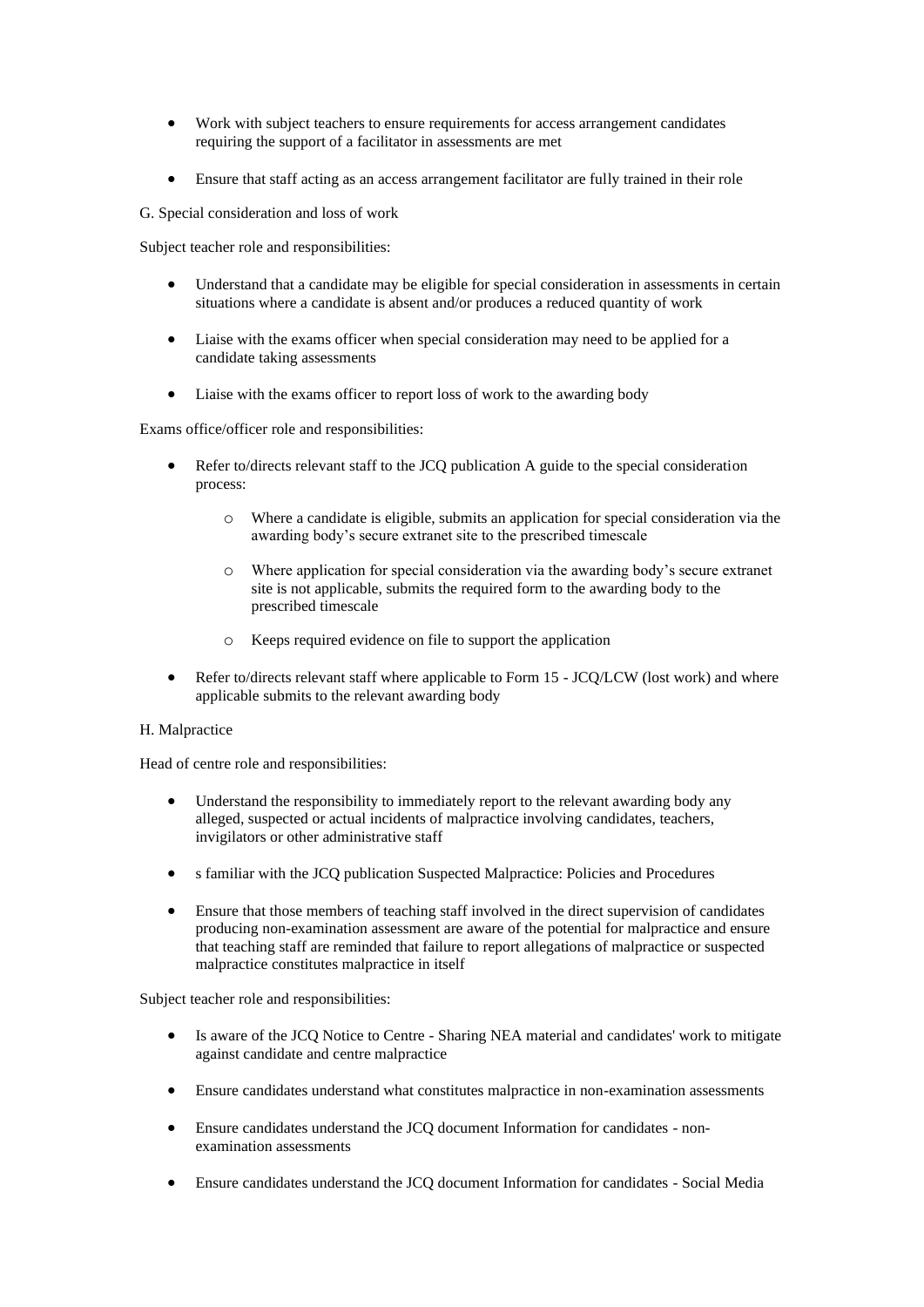• Escalate and report any alleged, suspected or actual incidents of malpractice involving candidates to the head of centre

Exams office/officer role and responsibilities:

- Signpost the JCQ publication Suspected Malpractice: Policies and Procedures to the head of centre
- Signpost the JCQ Notice to Centres Sharing NEA material and candidates' work to subject heads
- Signpost candidates to the relevant JCQ information for candidates documents
- Where required, support the head of centre in investigating and reporting incidents of alleged, suspected or actual malpractice

I. Post-results services

Head of centre role and responsibilities:

- s familiar with the JCQ publication Post-Results Services
- Ensure the centre's Internal Appeals Procedures clearly detail the process to be followed by candidates (or their parents/carers) appealing against a centre decision not to support a review of results or an appeal

Subject lead role and responsibilities:

• Provide relevant support to subject teachers making decisions about reviews of results

Subject teacher role and responsibilities:

- Provide advice and guidance to candidates on their results and the post-results services available
- Provide the exams officer with the original sample or relevant sample of candidates' work that may be required for a review of moderation to the internal deadline

Exams office/officer role and responsibilities:

- s aware of the individual post-results services available for externally assessed and internally assessed components of non-examination assessments as detailed in the JCQ publication Post-Results Services (Information and guidance to centres...)
- Provide/signpost relevant centre staff and candidates to post-results services information
- Ensure any requests for post-results services that are available to non-examination assessments are submitted online via the awarding body secure extranet site to deadline

#### J. Endorsements

#### **Spoken Language Endorsement for GCSE English Language specifications (designed for use in England)**

Head of centre role and responsibilities:

• Ensure the appropriate arrangements are in place Spoken Language Endorsements.

QA lead/Lead internal verifier role and responsibilities: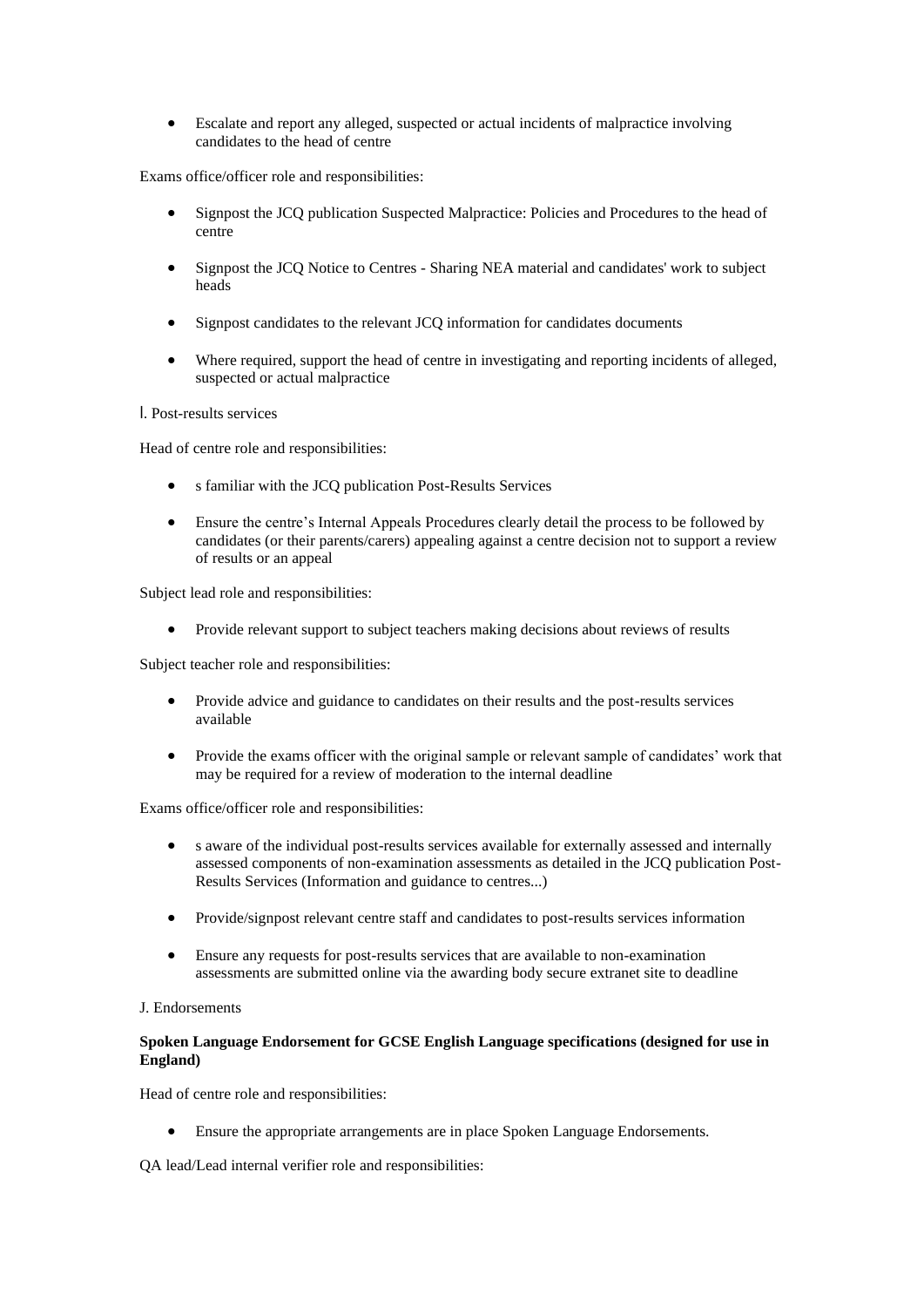• Ensure the appropriate arrangements are in place for internal standardisation of assessments

Subject lead role and responsibilities:

- Confirm understanding of the Spoken Language Endorsement for GCSE English Language specifications and ensures any relevant JCQ/awarding body instructions are followed
- Ensure the required task setting and task taking instructions are followed by subject teachers
- Assess all candidates, either live or from recordings, using the common assessment criteria
- Ensure for monitoring purposes, audio-visual recordings of the presentations of a sample of candidates are provided

Subject teacher role and responsibilities:

- Ensure all the requirements in relation to the endorsement are known and understood
- Follow the required task setting and task taking instructions
- Follow the awarding body's instructions for the submission of grades (Pass, Merit, Distinction or Not Classified) and the storage and submission of recordings

Exams office/officer role and responsibilities:

• Follow the awarding body's instructions for the submission of grades and recordings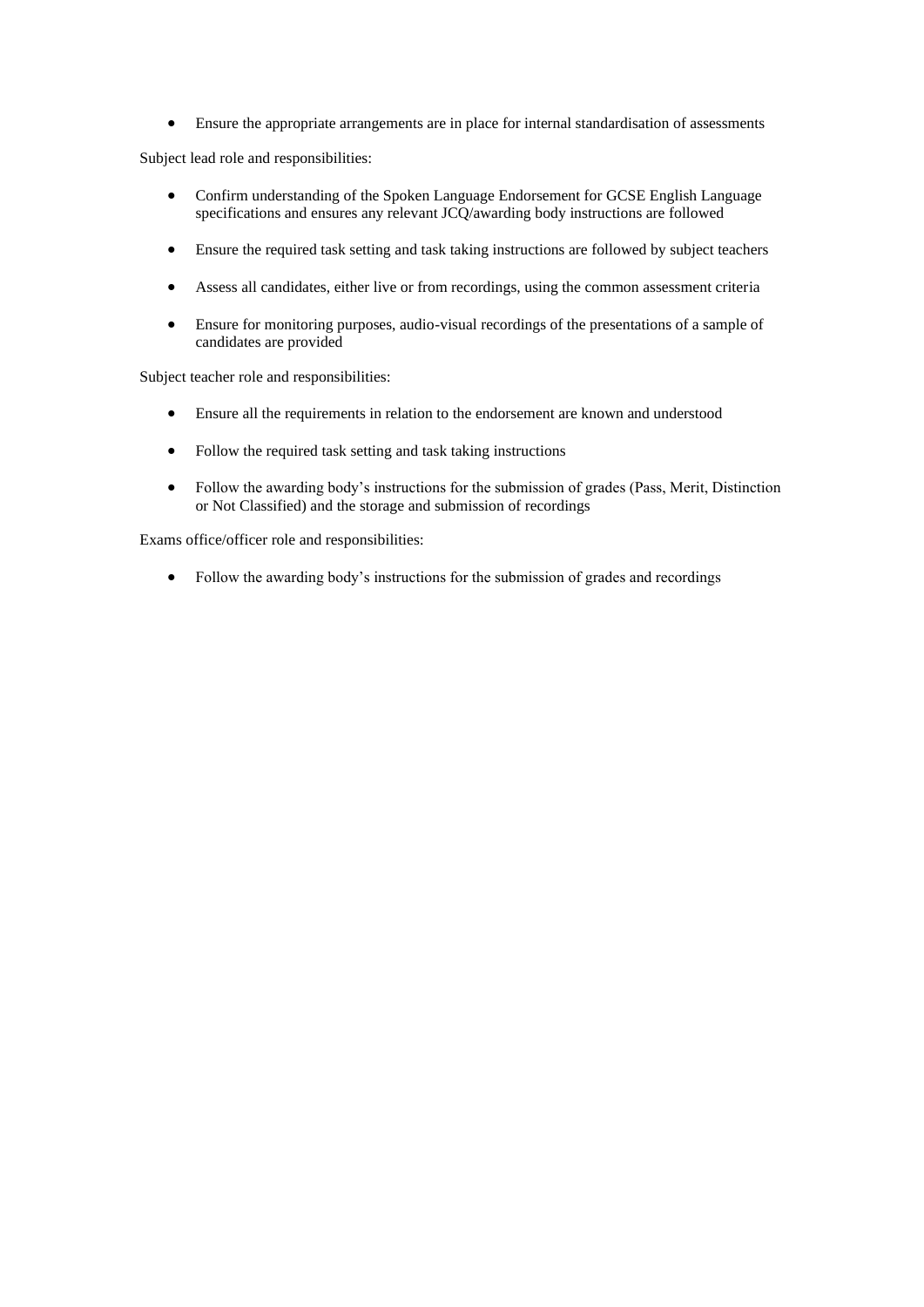## Management of issues and potential risks associated with nonexamination assessments

| Issue/Risk                                                                                             | Centre actions to manage issue/mitigate risk                                                                                                                                                                                            | Action by                       |
|--------------------------------------------------------------------------------------------------------|-----------------------------------------------------------------------------------------------------------------------------------------------------------------------------------------------------------------------------------------|---------------------------------|
| Centre staff malpractice                                                                               | Records confirm that relevant centre staff are<br>familiar with and follow:                                                                                                                                                             | Head of Centre                  |
|                                                                                                        | the current JCQ publication Instructions<br>for conducting non-examination<br>assessments                                                                                                                                               |                                 |
|                                                                                                        | the JCQ document Notice to Centres -<br>$\bullet$<br>Sharing NEA material and candidates'<br>work                                                                                                                                       |                                 |
| Candidate malpractice                                                                                  | Candidates are informed and understand they<br>must not:                                                                                                                                                                                | Exams Officer/Head of<br>Centre |
|                                                                                                        | submit work which is not their own                                                                                                                                                                                                      |                                 |
|                                                                                                        | make available their work to other<br>candidates through any medium                                                                                                                                                                     |                                 |
|                                                                                                        | allow other candidates to have access to<br>their own independently sourced<br>material                                                                                                                                                 |                                 |
|                                                                                                        | assist other candidates to produce work                                                                                                                                                                                                 |                                 |
|                                                                                                        | use books, the internet or other sources<br>without acknowledgement or attribution                                                                                                                                                      |                                 |
|                                                                                                        | submit work that has been word<br>processed by a third party without<br>acknowledgement                                                                                                                                                 |                                 |
|                                                                                                        | include inappropriate, offensive or<br>obscene material                                                                                                                                                                                 |                                 |
|                                                                                                        | Candidates have been made aware of the JCQ<br>documents Information for candidates - non-<br>examination assessments and Information for<br>candidates - Social Media - and understand they<br>must not post their work on social media |                                 |
|                                                                                                        | <b>Task Setting</b>                                                                                                                                                                                                                     |                                 |
| Awarding body set task:<br>IT failure/corruption of<br>task details where set<br>task details accessed | Awarding body key date for<br>$\bullet$<br>accessing/downloading set task noted<br>prior to start of course                                                                                                                             | IT Team/Head of<br>Subject      |
| from the awarding body<br>online                                                                       | IT systems checked prior to key date                                                                                                                                                                                                    |                                 |
|                                                                                                        | Alternative IT system used to gain<br>access                                                                                                                                                                                            |                                 |
|                                                                                                        | Awarding body contacted to request                                                                                                                                                                                                      |                                 |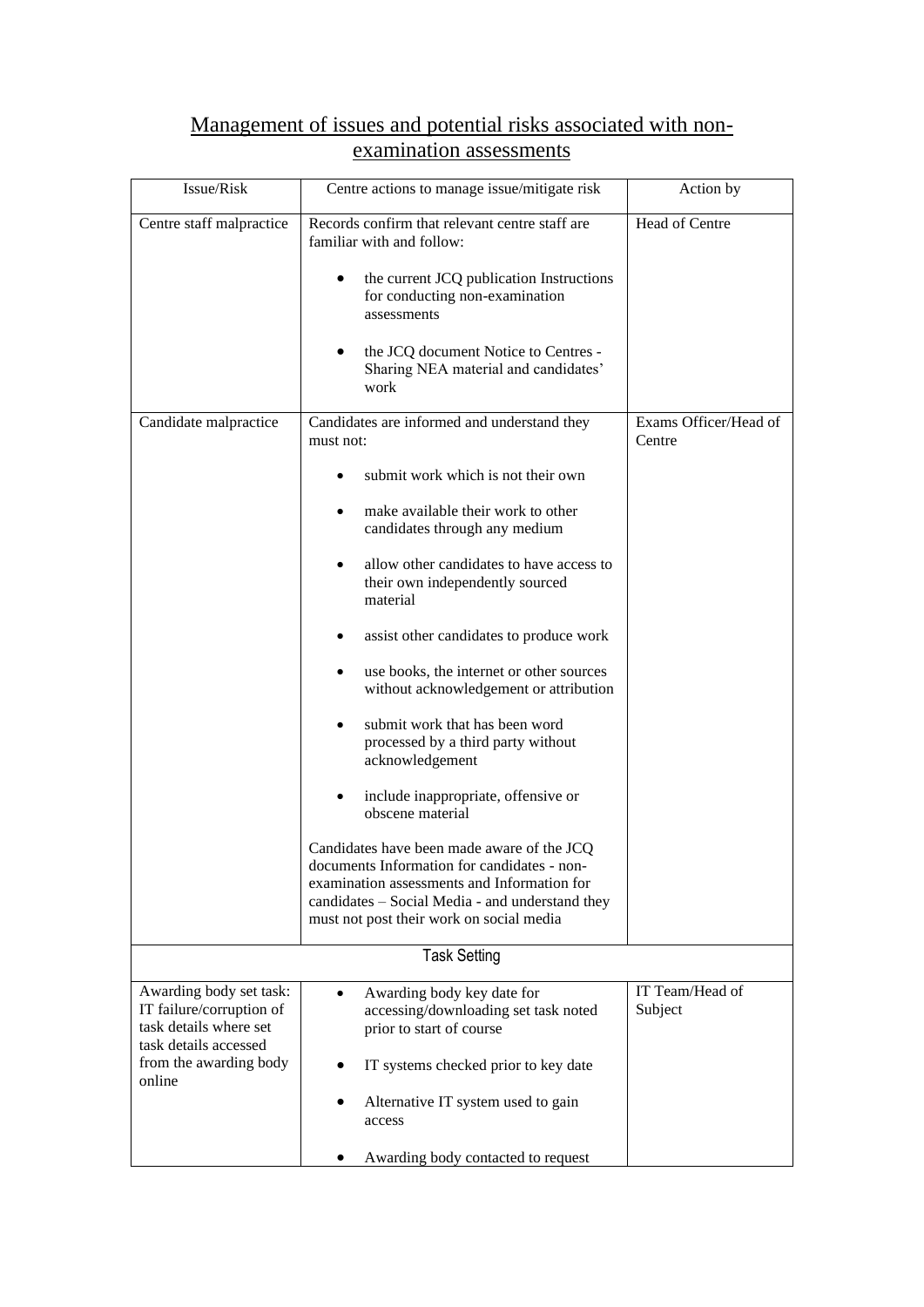|                                                                                                                     | direct email of task details                                                                                                                                                                                                                                                                                                                                    |                                     |
|---------------------------------------------------------------------------------------------------------------------|-----------------------------------------------------------------------------------------------------------------------------------------------------------------------------------------------------------------------------------------------------------------------------------------------------------------------------------------------------------------|-------------------------------------|
| Centre set task: Subject<br>teacher fails to meet the<br>assessment criteria as<br>detailed in the<br>specification | Ensures that subject teachers access<br>awarding body training information,<br>practice materials etc.<br>Subject teachers understand the task<br>setting arrangements as defined in the<br>awarding body's specification<br>Samples assessment criteria in the centre<br>set task                                                                              | Head of Subject/Head<br>of Centre   |
| Candidates do not<br>understand the marking<br>criteria and what they<br>need to do to gain credit                  | A simplified version of the awarding<br>body's marking criteria described in the<br>specification that is not specific to the<br>work of an individual candidate or group<br>of candidates is produced for candidates<br>Records confirm all candidates<br>understand the marking criteria<br>Candidates confirm/record they<br>understand the marking criteria | Subject Teacher                     |
| Subject teacher long<br>term absence during the<br>task setting stage                                               | See centre's Exam Contingency Plan<br>$\bullet$<br>(Teaching staff extended absence at key<br>points in the exam cycle)                                                                                                                                                                                                                                         | <b>Head of Centre</b>               |
|                                                                                                                     | <b>Issuing of Tasks</b>                                                                                                                                                                                                                                                                                                                                         |                                     |
| Awarding body set task<br>not issued to candidates<br>on time                                                       | Awarding body key date for accessing<br>set task as detailed in the specification<br>noted prior to start of course<br>Course information issued to candidates<br>contains details when set task will be<br>issued and needs to be completed by<br>Set task accessed well in advance to<br>allow time for planning, resourcing and<br>teaching                  | Head of subject                     |
| The wrong task is given<br>to candidates                                                                            | Ensures course planning and<br>$\bullet$<br>information taken from the awarding<br>body's specification confirms the correct<br>task will be issued to candidates<br>Awarding body guidance sought where<br>this issue remains unresolved                                                                                                                       | Head of Subject/Head<br>of Centre   |
| Subject teacher long<br>term absence during the<br>issuing of tasks stage                                           | See centre's Exam Contingency Plan<br>$\bullet$<br>(Teaching staff extended absence at key<br>points in the exam cycle)                                                                                                                                                                                                                                         | <b>Head of Centre</b>               |
| A candidate (or<br>parent/carer) expresses<br>concern about<br>safeguarding,                                        | Ensures the candidate's presentation<br>$\bullet$<br>does not form part of the sample which<br>will be recorded                                                                                                                                                                                                                                                 | DSL/Exams<br>Officer/Head of Centre |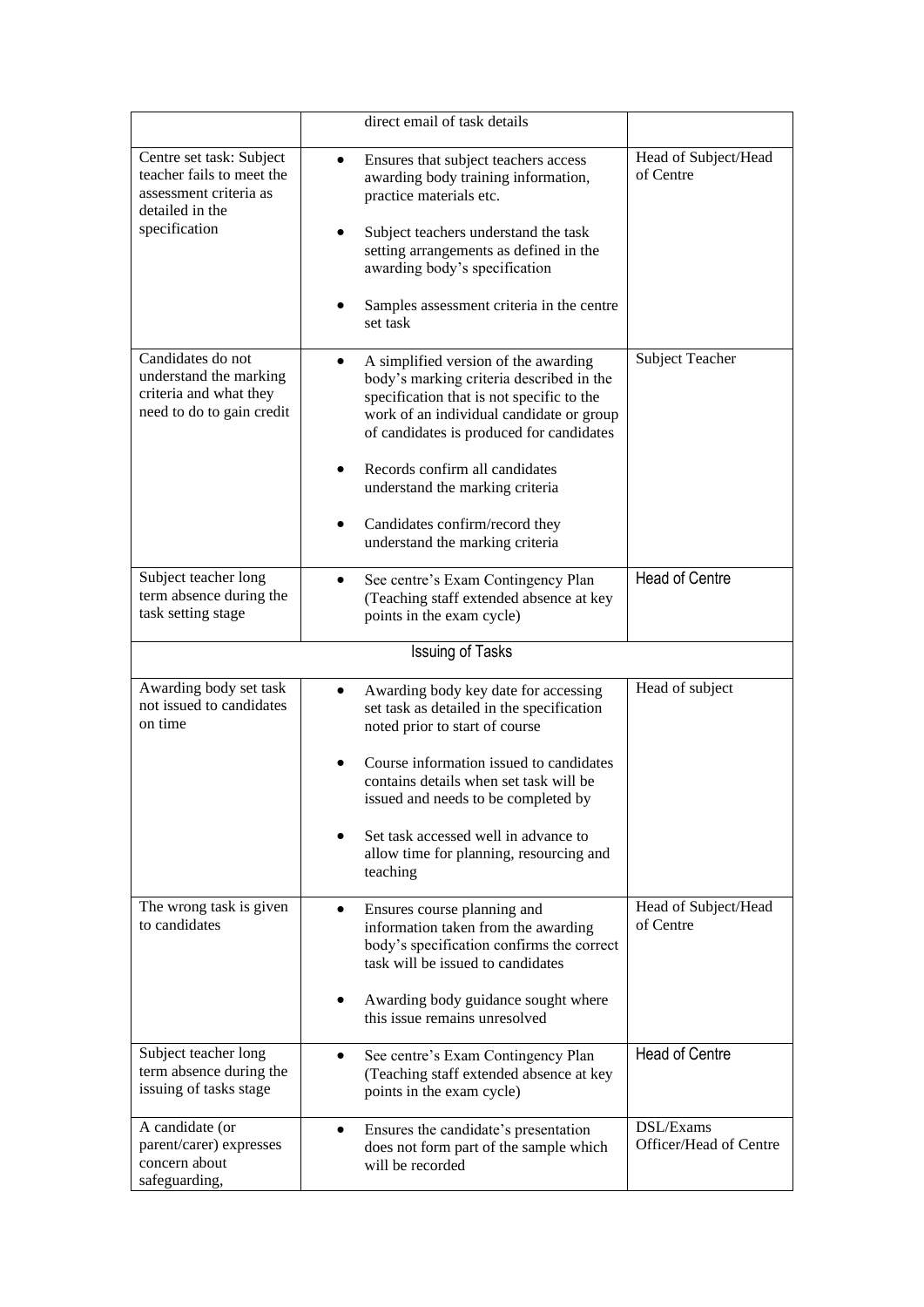| confidentiality or faith<br>in undertaking a task<br>such as a presentation<br>that may be recorded                    | Contacts the awarding body at the<br>earliest opportunity where unable to<br>record the required number of<br>candidates for the monitoring sample                                                                                                                                                                                                                                                                                                       |                                                    |
|------------------------------------------------------------------------------------------------------------------------|----------------------------------------------------------------------------------------------------------------------------------------------------------------------------------------------------------------------------------------------------------------------------------------------------------------------------------------------------------------------------------------------------------------------------------------------------------|----------------------------------------------------|
|                                                                                                                        | <b>Task Taking</b>                                                                                                                                                                                                                                                                                                                                                                                                                                       |                                                    |
| Supervision                                                                                                            |                                                                                                                                                                                                                                                                                                                                                                                                                                                          |                                                    |
| Planned assessments<br>clash with other centre<br>or candidate activities                                              | Assessment plan identified for the start<br>of the course<br>Assessment dates/periods included in<br>centre wide calendar                                                                                                                                                                                                                                                                                                                                | Exams<br>Officer/Assistant Head                    |
| Rooms or facilities<br>inadequate for<br>candidates to take tasks<br>under appropriate<br>supervision                  | Timetabling organised to allocate<br>$\bullet$<br>appropriate rooms and IT facilities for<br>the start of the course<br>Staggered sessions arranged where IT<br>facilities insufficient for number of<br>candidates<br>Whole cohort to undertake written task<br>in large exam venue at the same time<br>(exam conditions do not apply)                                                                                                                  | Exams<br>Officer/Assistant Head                    |
| Insufficient supervision<br>of candidates to enable<br>work to be<br>authenticated                                     | Confirm subject teachers are aware of<br>$\bullet$<br>and follow the current JCQ publication<br>Instructions for conducting non-<br>examination assessments and any other<br>specific instructions detailed in the<br>awarding body's specification in relation<br>to the supervision of candidates<br>Confirm subject teachers understand<br>their role and responsibilities as detailed<br>in the centre's Non examination<br><b>Assessment Policy</b> | Head of Subject/Exams<br>Officer                   |
| A candidate is<br>suspected of<br>malpractice prior to<br>submitting their work<br>for assessment                      | Instructions and processes in the current<br>$\bullet$<br>JCQ publication Instructions for<br>conducting non-examination<br>assessments (Malpractice section) are<br>followed<br>An internal investigation and where<br>appropriate internal disciplinary<br>procedures are followed                                                                                                                                                                     | Head of Subject/Head<br>of centre/Exams<br>Officer |
| Access arrangements<br>were not put in place for<br>an assessment where a<br>candidate is approved<br>for arrangements | Relevant staff are signposted to the JCQ<br>$\bullet$<br>publication A guide to the special<br>consideration process (section 2), to<br>determine the process to be followed to<br>apply for special consideration for the<br>candidate                                                                                                                                                                                                                  | Head of<br>Subject/SENCO/Exams<br>Officer          |
| Advice and Feedback                                                                                                    |                                                                                                                                                                                                                                                                                                                                                                                                                                                          |                                                    |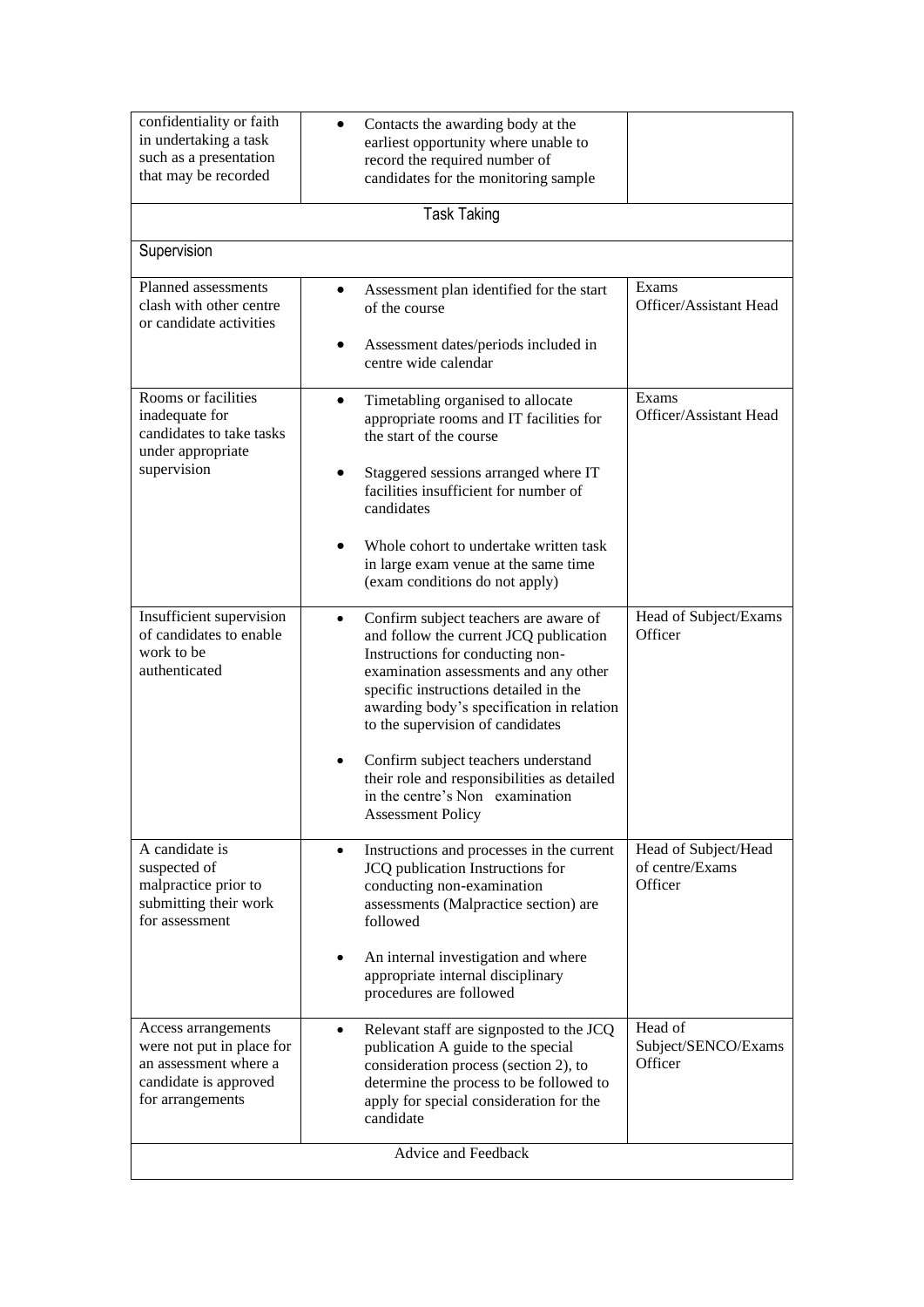| Candidate claims<br>appropriate advice and<br>feedback not given by<br>subject teacher prior to<br>starting on their work | Ensures a centre-wide process is in place<br>$\bullet$<br>for subject teachers to record all<br>information provided to candidates<br>before work begins as part of the<br>centre's quality assurance procedures<br>Regular monitoring of subject teacher<br>completed records and sign-off to<br>confirm monitoring activity<br>Full records kept detailing all<br>٠<br>information and advice given to<br>candidates prior to starting on their work<br>as appropriate to the subject and<br>component<br>Candidate confirms/records advice and<br>feedback given prior to starting on their<br>work | Head of Subject/Head<br>of Centre                  |
|---------------------------------------------------------------------------------------------------------------------------|--------------------------------------------------------------------------------------------------------------------------------------------------------------------------------------------------------------------------------------------------------------------------------------------------------------------------------------------------------------------------------------------------------------------------------------------------------------------------------------------------------------------------------------------------------------------------------------------------------|----------------------------------------------------|
| Candidate claims no<br>advice and feedback<br>given by subject teacher<br>during the task-taking<br>stage                 | Ensures a centre-wide process is in place<br>for subject teachers to record all advice<br>and feedback provided to candidates<br>during the task-taking stage as part of<br>the centre's quality assurance procedure<br>Regular monitoring of subject teacher<br>completed records and sign-off to<br>confirm monitoring activity<br>Full records kept detailing all advice and<br>feedback given to candidates during the<br>task-taking stage as appropriate to the<br>subject and component<br>Candidate confirms/records advice and<br>feedback given during the task-taking<br>stage              | Head of Subject/Head<br>of Centre/Exams<br>Officer |
| Candidate does not<br>reference information<br>from published source                                                      | Candidate is advised at a general level to<br>٠<br>reference information before work is<br>submitted for formal assessment<br>Candidate is again referred to the JCQ<br>٠<br>document Information for candidates:<br>non-examination assessments<br>Candidate's detailed record of his/her<br>٠<br>own research, planning, resources etc. is<br>regularly checked to ensure continued<br>completion                                                                                                                                                                                                    | Head of Subect/Head<br>of Centre/Exams<br>Officer  |
| Candidate does not set<br>out references as<br>required                                                                   | Candidate is advised at a general level to<br>$\bullet$<br>review and re draft the set out of<br>references before work is submitted for<br>formal assessment<br>Candidate is again referred to the JCQ<br>document Information for candidates:                                                                                                                                                                                                                                                                                                                                                        | Subject Teacher/Head<br>of Subject                 |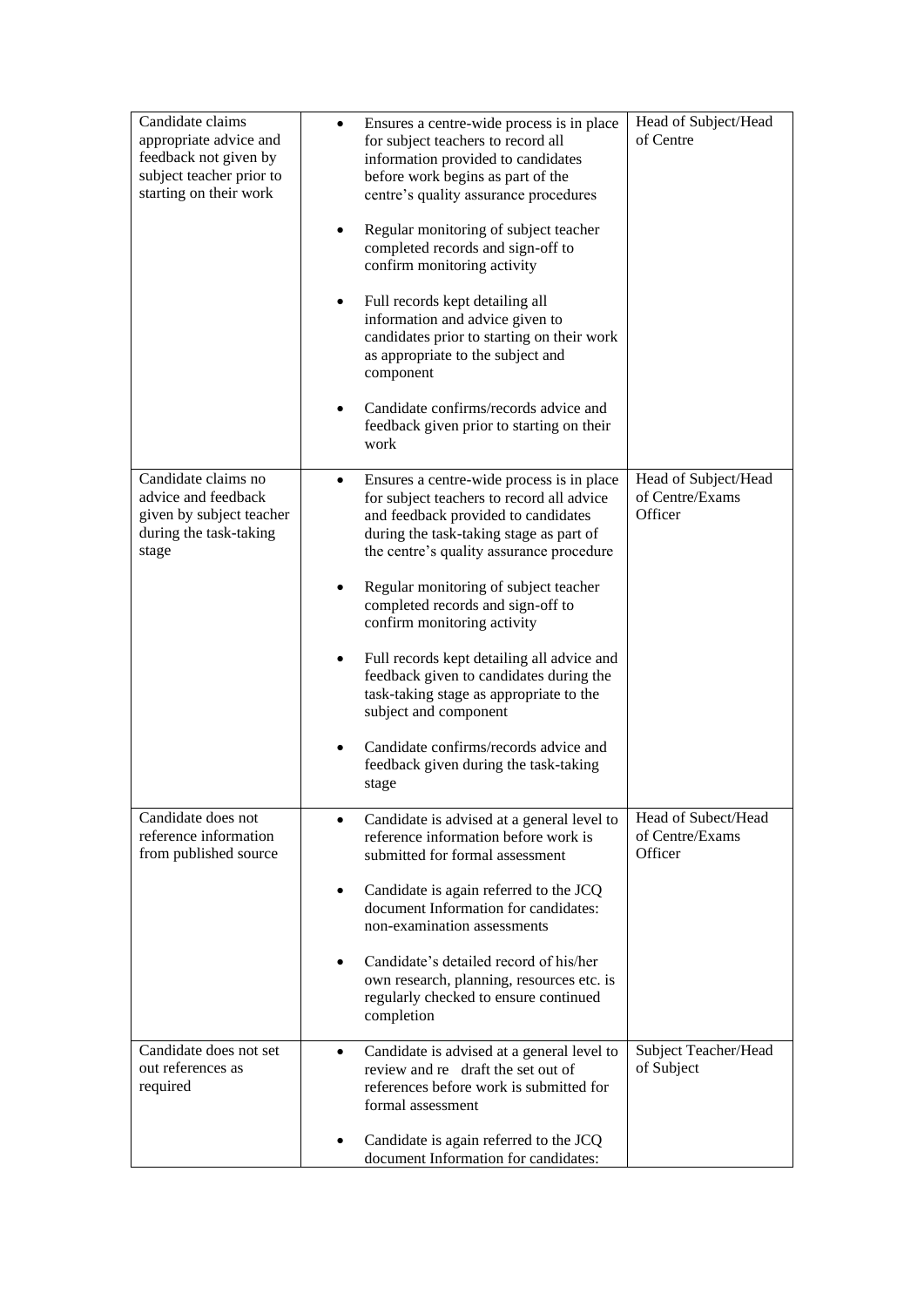|                                                                                            | non-examination assessments                                                                                                                                                                                                                 |                                    |
|--------------------------------------------------------------------------------------------|---------------------------------------------------------------------------------------------------------------------------------------------------------------------------------------------------------------------------------------------|------------------------------------|
|                                                                                            | Candidate's detailed record of his/her<br>own research, planning, resources etc. is<br>regularly checked to ensure continued<br>completion                                                                                                  |                                    |
| Candidate joins the<br>course late after<br>formally supervised task<br>taking has started | A separate supervised session(s) is<br>arranged for the candidate to catch up                                                                                                                                                               | Subject Teacher/Head<br>of Subject |
| Candidate moves to<br>another centre during<br>the course                                  | Awarding body guidance is sought to<br>determine what can be done depending<br>on the stage at which the move takes<br>place                                                                                                                | Head of Subject                    |
| An excluded pupil<br>wants to complete<br>his/her non-examination<br>assessment(s)         | The awarding body specification is<br>$\bullet$<br>checked to determine if the specification<br>is available to a candidate outside<br>mainstream education'<br>If so, arrangements for supervision,<br>authentication and marking are made | Head if Centre                     |
|                                                                                            | separately for the candidate                                                                                                                                                                                                                |                                    |
|                                                                                            | Resources                                                                                                                                                                                                                                   |                                    |
| A candidate augments<br>notes and resources<br>between formally<br>supervised sessions     | Preparatory notes and the work to be<br>assessed are collected in and kept secure<br>between formally supervised sessions                                                                                                                   | Subject Teacher/Head<br>of Subject |
|                                                                                            | Where memory sticks are used by<br>candidates, these are collected in and<br>kept secure between formally supervised<br>sessions                                                                                                            |                                    |
|                                                                                            | Where work is stored on the centre's<br>network, access for candidates is<br>restricted between formally supervised<br>sessions                                                                                                             |                                    |
| A candidate fails to<br>acknowledge sources on<br>work that is submitted<br>for assessment | Candidate's detailed record of his/her<br>$\bullet$<br>own research, planning, resources etc. is<br>checked to confirm all the sources used,<br>including books, websites and<br>audio/visual resources                                     | Subject Teacher/Head<br>of Subject |
|                                                                                            | Awarding body guidance is sought on<br>whether the work of the candidate<br>should be marked where candidate's<br>detailed records acknowledges sources<br>appropriately                                                                    |                                    |
|                                                                                            | Where confirmation is unavailable from<br>candidate's records, awarding body<br>guidance is sought and/or a mark of zero<br>is submitted to the awarding body for<br>the candidate                                                          |                                    |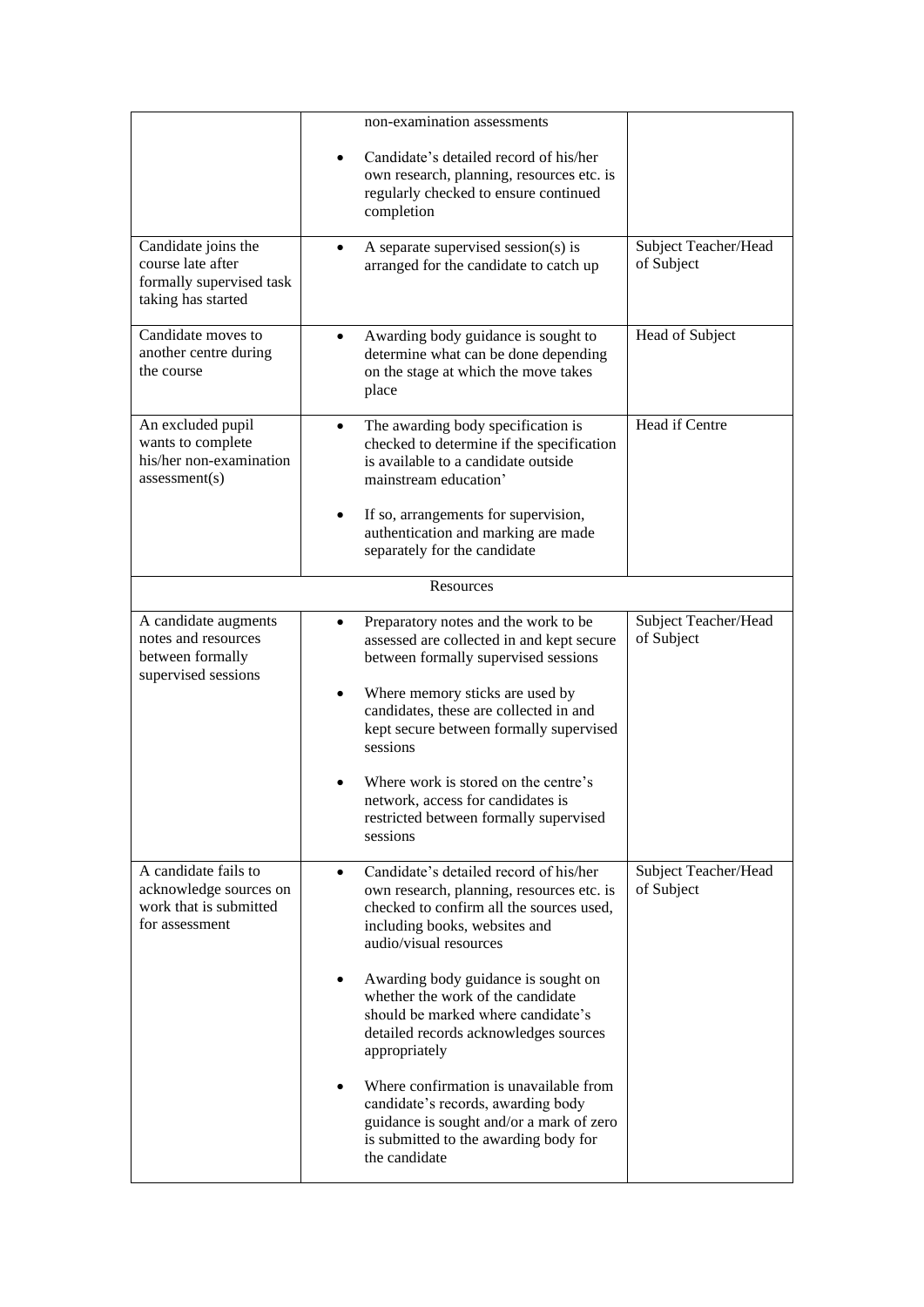| Word and Time Limits                                                                                                                                            |                                                                                                                                                                                                                                                                                                                                                                                                                                                                                                                                                                                                                                                                                                                        |                                                      |  |
|-----------------------------------------------------------------------------------------------------------------------------------------------------------------|------------------------------------------------------------------------------------------------------------------------------------------------------------------------------------------------------------------------------------------------------------------------------------------------------------------------------------------------------------------------------------------------------------------------------------------------------------------------------------------------------------------------------------------------------------------------------------------------------------------------------------------------------------------------------------------------------------------------|------------------------------------------------------|--|
| A candidate is penalised<br>by the awarding body<br>for exceeding word or<br>time limits                                                                        | Records confirm the awarding body<br>$\bullet$<br>specification has been checked to<br>determine if word or time limits are<br>mandatory<br>Where limits are for guidance only,<br>candidates are discouraged from<br>exceeding them<br>Candidates confirm/record any<br>$\bullet$<br>information provided to them on word<br>or time limits is known and understood                                                                                                                                                                                                                                                                                                                                                   | Subject Teacher/Head<br>of Subject                   |  |
|                                                                                                                                                                 | Collaboration and Group Work                                                                                                                                                                                                                                                                                                                                                                                                                                                                                                                                                                                                                                                                                           |                                                      |  |
| Candidates have worked<br>in groups where the<br>awarding body<br>specification states this<br>is not permitted                                                 | Records confirm the awarding body<br>specification has been checked to<br>determine if group work is permitted<br>Awarding body guidance sought where<br>this issue remains unresolved                                                                                                                                                                                                                                                                                                                                                                                                                                                                                                                                 | Subject Teacher/Head<br>of Subject                   |  |
|                                                                                                                                                                 | <b>Authentication Procedures</b>                                                                                                                                                                                                                                                                                                                                                                                                                                                                                                                                                                                                                                                                                       |                                                      |  |
| A teacher has doubts<br>about the authenticity of<br>the work submitted by a<br>candidate for internal<br>assessment<br>Candidate plagiarises<br>other material | Records confirm subject staff have been<br>$\bullet$<br>made aware of the JCQ document<br>Notice to Centres - Sharing NEA<br>material and candidates' work<br>Records confirm that candidates have<br>$\bullet$<br>been issued with the current JCQ<br>document Information for candidates:<br>non-examination assessments<br>Candidates confirm/record that they<br>understand what they need to do to<br>comply with the regulations for non-<br>examination assessments as outlined in<br>the JCQ document Information for<br>candidates: non-examination<br>assessments<br>The candidate's work is not accepted for<br>$\bullet$<br>assessment<br>A mark of zero is recorded and<br>submitted to the awarding body | Subject Teacher/Head<br>of Subject/Head of<br>Centre |  |
| Candidate does not sign<br>their authentication<br>statement/declaration                                                                                        | Records confirm that candidates have<br>$\bullet$<br>been issued with the current JCQ<br>document Information for candidates:<br>non-examination assessments<br>Candidates confirm/record they<br>understand what they need to do to<br>comply with the regulations as outlined<br>in the JCQ document Information for<br>candidates: non examination                                                                                                                                                                                                                                                                                                                                                                  | Subject Teacher/Head<br>of Subject                   |  |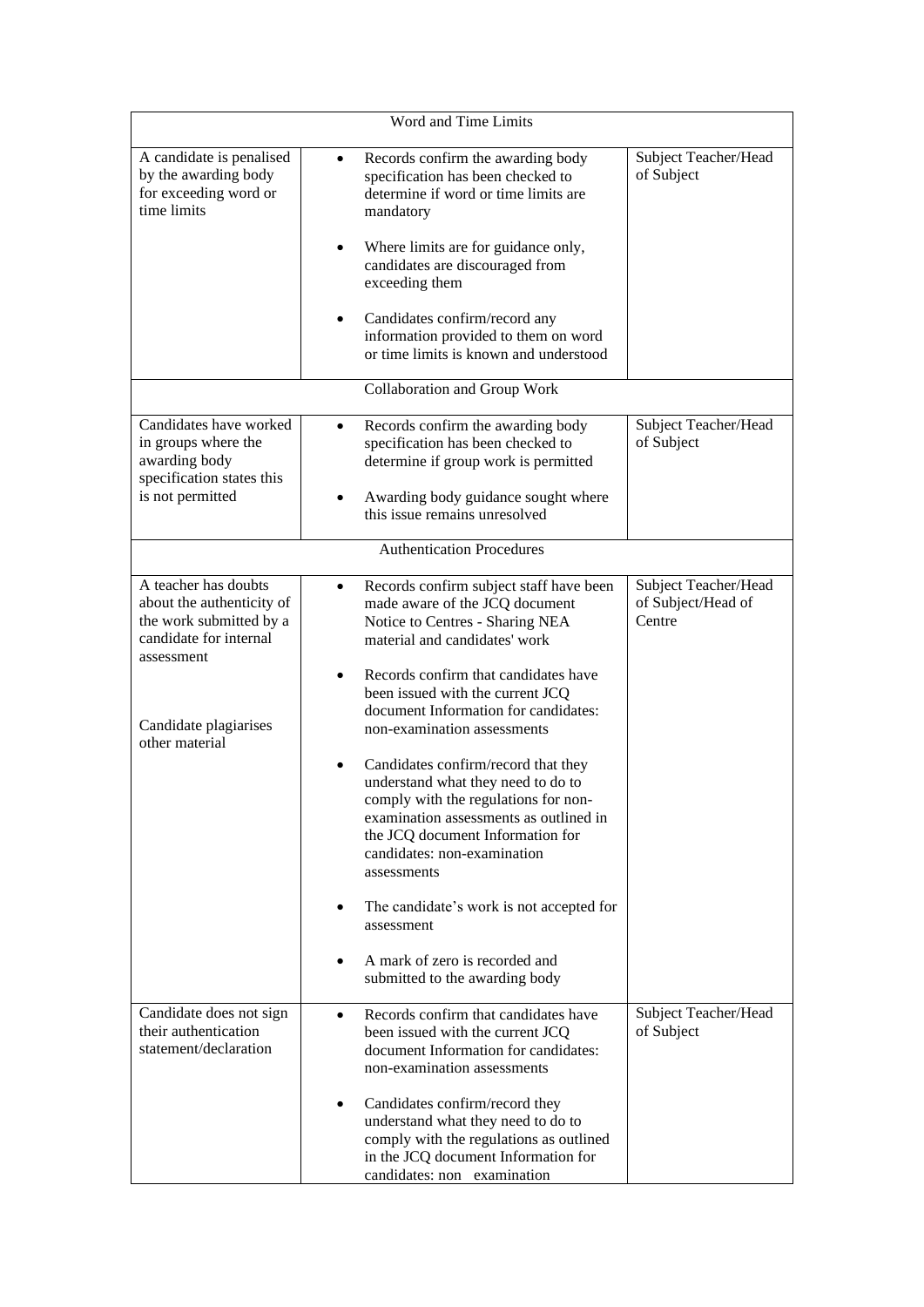|                                                                                                                                                   | assessments                                                                                                                                                                                                       |                                                     |
|---------------------------------------------------------------------------------------------------------------------------------------------------|-------------------------------------------------------------------------------------------------------------------------------------------------------------------------------------------------------------------|-----------------------------------------------------|
|                                                                                                                                                   | Declaration is checked for signature<br>before accepting the work of a candidate<br>for formal assessment                                                                                                         |                                                     |
| Subject teacher not<br>available to sign<br>authentication forms                                                                                  | Ensures a centre-wide process is in place<br>$\bullet$<br>for subject teachers to sign<br>authentication forms at the point of<br>marking candidates work as part of the<br>centre's quality assurance procedures | Head of Subject/Head<br>of Centre                   |
|                                                                                                                                                   | Presentation of Work                                                                                                                                                                                              |                                                     |
| Candidate does not fully<br>complete the awarding<br>body's cover sheet that<br>is attached to their<br>worked submitted for<br>formal assessment | Cover sheet is checked to ensure it is<br>fully completed before accepting the<br>work of a candidate for formal<br>assessment                                                                                    | Subject Teacher/Head<br>of Subject                  |
|                                                                                                                                                   | Keeping Materials Secure                                                                                                                                                                                          |                                                     |
| Candidates work<br>between formal<br>supervised sessions is<br>not securely stored                                                                | Records confirm subject teachers are<br>aware of and follow current JCQ<br>publication Instructions for conducting<br>non-examination assessments                                                                 | Subject Teacher/Head<br>of Subject                  |
|                                                                                                                                                   | Regular monitoring/internal audit<br>ensures subject teacher use of<br>appropriate secure storage                                                                                                                 |                                                     |
| Adequate secure storage<br>not available to subject<br>teacher                                                                                    | Records confirm adequate/sufficient<br>$\bullet$<br>secure storage is available to subject<br>teacher prior to the start of the course                                                                            | Subject Teacher/Head<br>of Subject                  |
|                                                                                                                                                   | Alternative secure storage sourced<br>where required                                                                                                                                                              |                                                     |
| Candidates work<br>produced electronically<br>is not securely stored                                                                              | Records confirm subject teachers are<br>aware of and follow current JCQ<br>publication Instructions for conducting<br>non-examination assessments                                                                 | Subject Teacher/Head<br>of Subject                  |
|                                                                                                                                                   | Internal processes and regular<br>monitoring/internal audit by IT Manager                                                                                                                                         |                                                     |
|                                                                                                                                                   | security of candidates work is the<br>responsibility of the subject teacher.                                                                                                                                      |                                                     |
|                                                                                                                                                   | Task Marking-Externally Assessed Components                                                                                                                                                                       |                                                     |
| A candidate is absent on<br>the day of the examiner<br>visit for an acceptable<br>reason                                                          | Awarding body guidance is sought to<br>determine if alternative assessment<br>arrangements can be made for the<br>candidate                                                                                       | Subject Teacher/Head<br>of Subject/Exams<br>Officer |
|                                                                                                                                                   | If not, eligibility for special<br>consideration is explored and a request<br>submitted to the awarding body where                                                                                                |                                                     |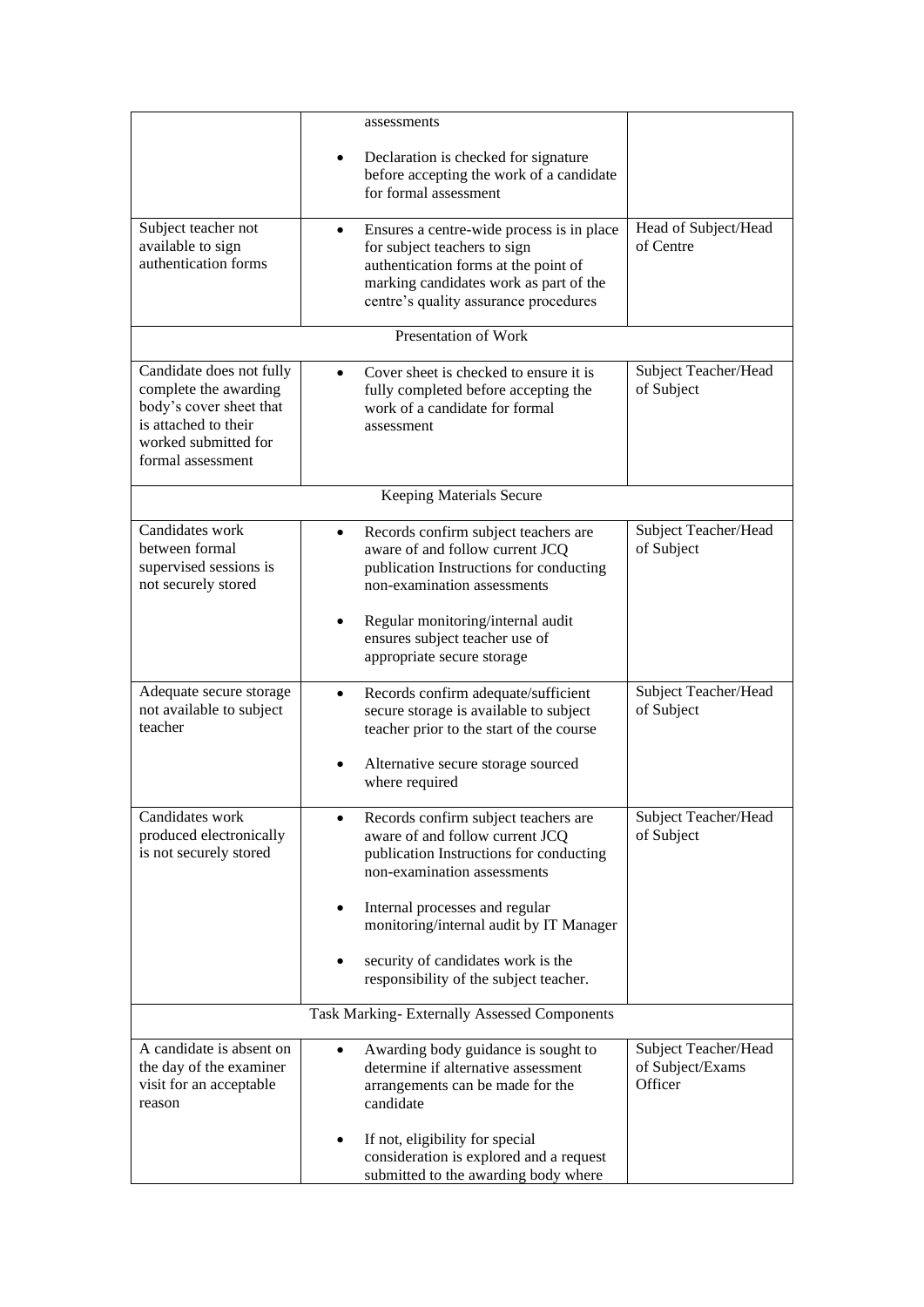|                                                                                                                                                                                                  | appropriate                                                                                                                                                                                                                                                                                                                   |                                                     |
|--------------------------------------------------------------------------------------------------------------------------------------------------------------------------------------------------|-------------------------------------------------------------------------------------------------------------------------------------------------------------------------------------------------------------------------------------------------------------------------------------------------------------------------------|-----------------------------------------------------|
| A candidate is absent on<br>the day of the examiner<br>visit for an unacceptable<br>reason                                                                                                       | The candidate is marked absent on the<br>attendance register                                                                                                                                                                                                                                                                  | Subject Teacher/Head<br>of Subject/Exams<br>Officer |
|                                                                                                                                                                                                  | Task Marking- Internally Assessed Components                                                                                                                                                                                                                                                                                  |                                                     |
| A candidate submits<br>little or no work                                                                                                                                                         | Where a candidate submits no work, the<br>$\bullet$<br>candidate is recorded as absent when<br>marks are submitted to the awarding<br>body                                                                                                                                                                                    | Subject Teacher/Head<br>of Subject                  |
|                                                                                                                                                                                                  | Where a candidate submits little work,<br>the work produced is assessed against<br>the assessment criteria and a mark<br>allocated appropriately; where the work<br>does not meet any of the assessment<br>criteria a mark of zero is submitted to<br>the awarding body                                                       |                                                     |
| A candidate is unable to<br>finish their work for<br>unforeseen reason                                                                                                                           | Relevant staff are signposted to the JCQ<br>٠<br>publication A guide to the special<br>consideration process (section 5), to<br>determine eligibility and the process to<br>be followed for shortfall in work                                                                                                                 | Subject Teacher/Head<br>of Subject/Exams<br>Officer |
| The work of a candidate<br>is lost or damaged                                                                                                                                                    | Relevant staff are signposted to the JCQ<br>$\bullet$<br>publication Instructions for conducting<br>non-examination assessments (section<br>8), to determine eligibility and the<br>process to be followed for lost or<br>damaged work                                                                                        | Head of Centre                                      |
| Candidate malpractice<br>is discovered                                                                                                                                                           | Instructions and processes in the current<br>$\bullet$<br>JCQ publication Instructions for<br>conducting non-examination<br>assessments (section 9 Malpractice) are<br>followed<br>Investigation and reporting procedures<br>in the current JCQ publication<br>Suspected Malpractice: Policies and<br>Procedures are followed | Head of Centre/Exams<br>Officer                     |
|                                                                                                                                                                                                  | Appropriate internal disciplinary<br>procedures are also followed                                                                                                                                                                                                                                                             |                                                     |
| A teacher marks the<br>work of a candidate<br>with whom they have a<br>close relationship e.g.<br>members of their family<br>(which includes step-<br>family, foster family<br>and similar close | A conflict of interest is declared by<br>$\bullet$<br>informing the awarding body that a<br>teacher is teaching/preparing said child<br>at the start of the course<br>Marked work of said child is submitted<br>for moderation whether part of the<br>sample requested or not                                                 | Head of Centre                                      |
| relationships) or close<br>friends and their<br>immediate family (e.g.                                                                                                                           |                                                                                                                                                                                                                                                                                                                               |                                                     |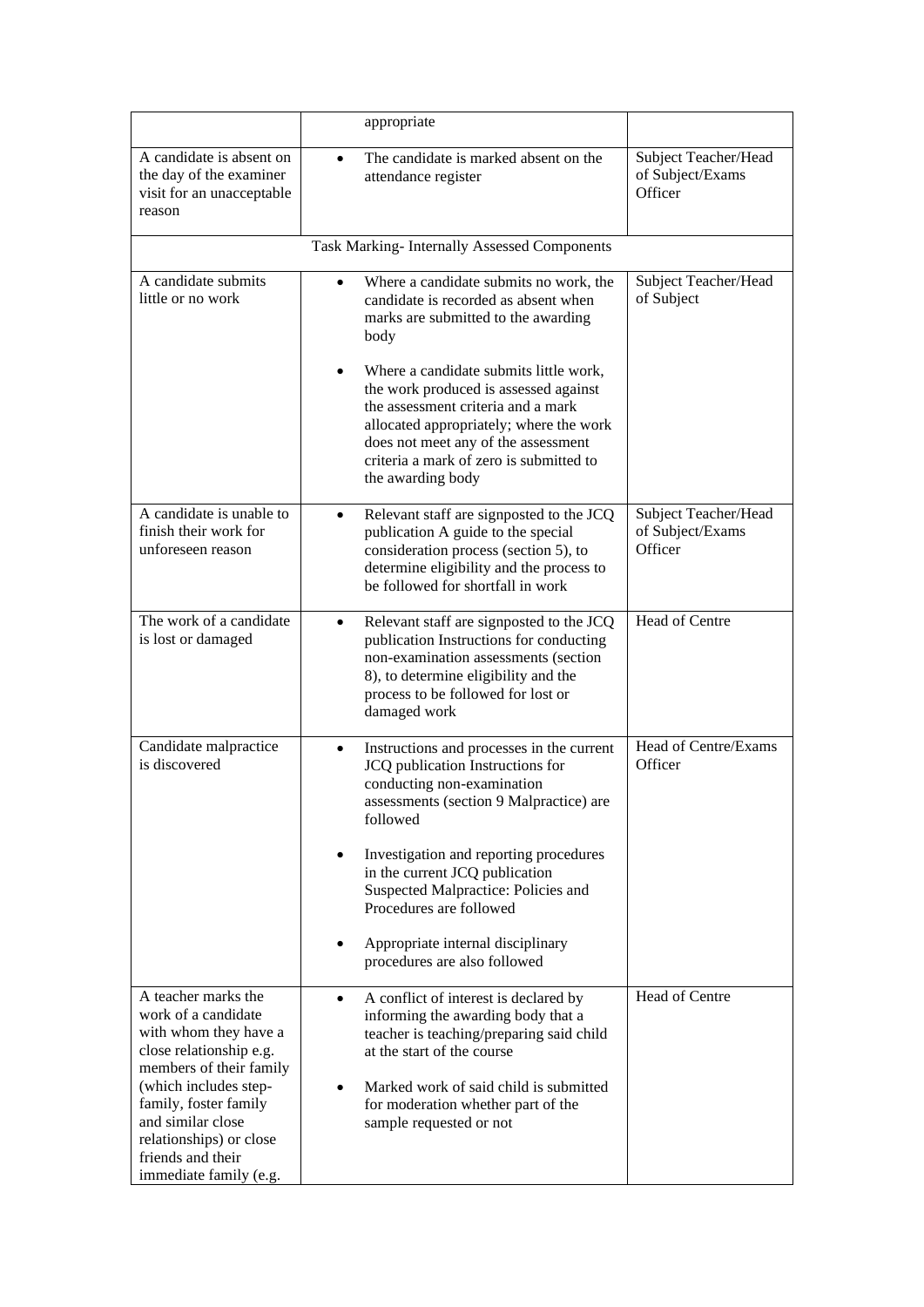| son/daughter)                                                                                                  |                                                                                                                                                                                                                                                                                                                                                                                                                                                                                                           |                                                                                            |
|----------------------------------------------------------------------------------------------------------------|-----------------------------------------------------------------------------------------------------------------------------------------------------------------------------------------------------------------------------------------------------------------------------------------------------------------------------------------------------------------------------------------------------------------------------------------------------------------------------------------------------------|--------------------------------------------------------------------------------------------|
| An extension to the<br>deadline for submission<br>of marks is required for<br>a legitimate reason              | Awarding body is contacted to<br>determine if an extension can be granted<br>Relevant staff are signposted to the JCQ<br>$\bullet$<br>publication A guide to the special<br>consideration process (section 5), to<br>determine eligibility and the process to<br>be followed for non-examination<br>assessment extension                                                                                                                                                                                  | Head of Subject/Exams<br>Officer                                                           |
| After submission of<br>marks, it is discovered<br>that the wrong task was<br>given to candidates               | Awarding body is contacted for<br>guidance<br>Relevant staff are signposted to the JCQ<br>publication A guide to the special<br>consideration process (section 2), to<br>determine eligibility and the process to<br>be followed to apply for special<br>consideration for candidates                                                                                                                                                                                                                     | Head of Subject/Exams<br>Officer                                                           |
| A candidate wishes to<br>appeal/request a review<br>of the marks awarded<br>for their work by their<br>teacher | Candidates are informed of the marks<br>$\bullet$<br>they have been awarded for their work<br>prior to the marks being submitted to the<br>awarding body<br>Candidates are informed that these<br>marks are subject to change through the<br>awarding body's moderation process<br>Candidates are informed of their marks<br>٠<br>to the timescale identified in the centre's<br>internal appeals procedure and prior to<br>the internal deadline set by the exams<br>officer for the submission of marks | Ensure conditions for<br>any formally<br>supervised sessions are<br>known and put in place |
| Deadline for submitting<br>work for formal<br>assessment not met by<br>candidate                               | Deadlines are given and understood by<br>candidates at the start of the course<br>Depending on the circumstances,<br>awarding body guidance sought to<br>determine if the work can be accepted<br>late for marking providing the awarding<br>body's deadline for submitting marks<br>can be met<br>Decision made (depending on the<br>circumstances) if the work will be<br>accepted late for marking or a mark of<br>zero submitted to the awarding body for<br>the candidate                            | Head of Subject                                                                            |
| Deadline for submitting<br>marks and samples of<br>candidates work ignored<br>by subject teacher               | Internal/external deadlines are published<br>at the start of each academic year<br>Reminders are issued through senior<br>leaders/subject heads as deadlines<br>approach                                                                                                                                                                                                                                                                                                                                  | Head of Subject                                                                            |